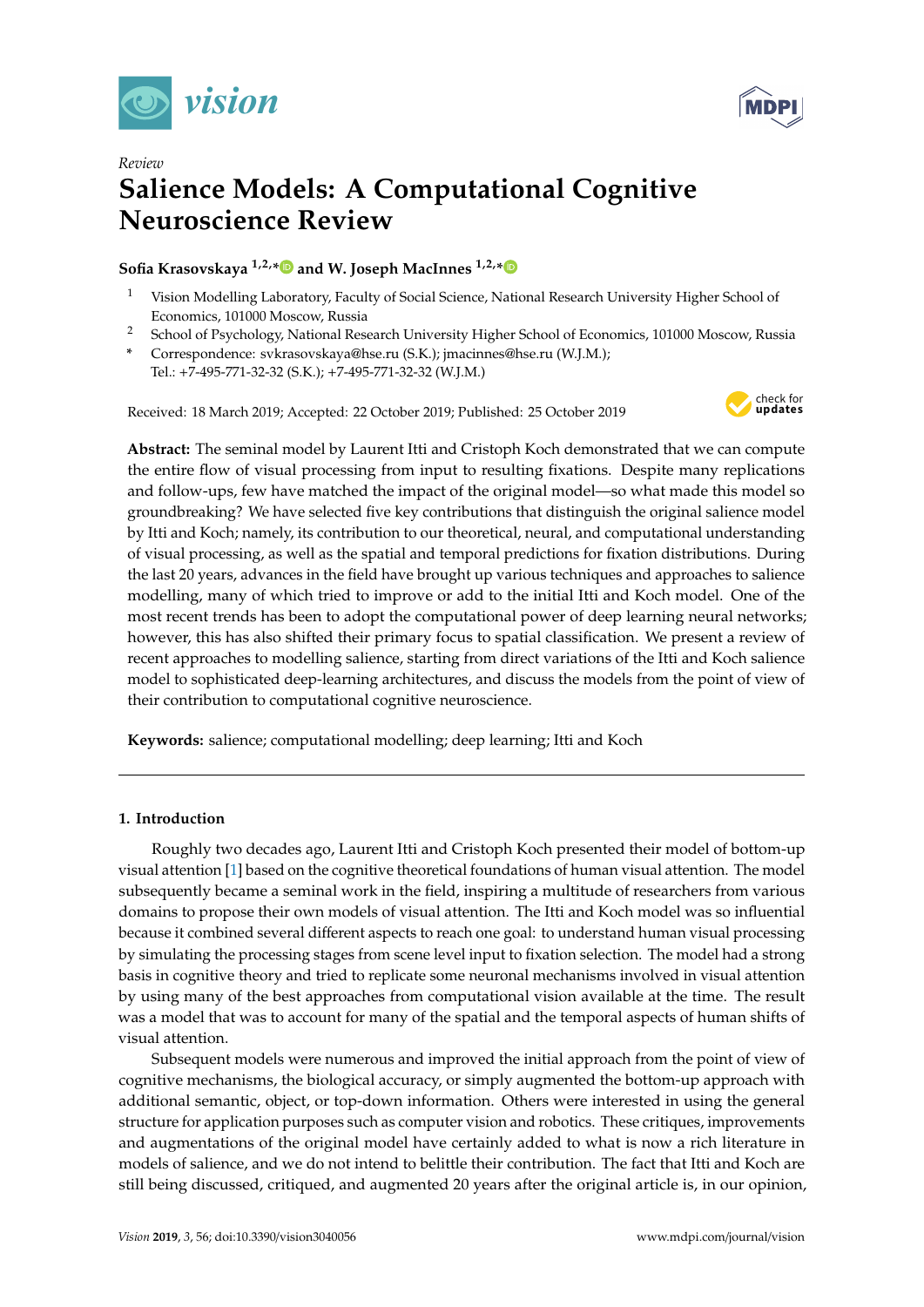a true sign of its importance in defining this field. We provide a review of the different approaches in modelling visual attention based on their contribution to computational cognitive neuroscience. We limit our review to models that were directly influenced by the Itti and Koch algorithm, and cover examples that model object attention, top-down influence, information theory, dual stream models, and conclude with recent advances in deep learning salience classifiers. We also include other methods of achieving the main goal: modelling image salience and the way it results in shifts of attention. The main questions this review tries to address are what contribution did these models make in our goal to explain human visual attention using computer simulations, and what directions are available for the next generation of models?

In this review, we approach the salience problem from a computational cognitive neuroscience perspective, which implies a combination of theoretical and methodological concepts from several domains. Such a perspective suggests that the perfect salience model should be based on a strong theoretical foundation, model the neurobiological processes underlying visual saliency, use explicit computational tools as a means of modelling these processes, and be generative by taking both spatial and temporal predictions of visual salience into account.

Studies of human visual salience have led to the creation of hundreds of computationally valid models, however, most of these models do not focus on all of the abovementioned components of salience simultaneously. We understand that with so many parameters to account for, like combining a broad cognitive theoretical scope and a focused precise neural approach, it is almost impossible to avoid trade-offs. Nevertheless, we will cover models that attempt to address at least several of the abovementioned aspects of visual salience simultaneously.

## **2. The Itti and Koch Model: Why Is It Seminal**

One of the most significant works in the field of visual attention was the study of bottom-up attention by Christof Koch and Shimon Ullman [\[2\]](#page-16-1) that attempted to explain the underlying biological mechanisms of visual attention. The result served as a foundation for the renowned salience model, the first implementation of which was realized in 1996 [\[3\]](#page-16-2). The model was later refined to the version now deemed classic [\[1,](#page-16-0)[4,](#page-16-3)[5\]](#page-16-4). A schematic of these general steps for salience computation is demonstrated in Figure [1.](#page-2-0)

According to the model, the basic features of a visual scene were organized into feature maps of colour, orientation and intensity based on eight scales of linear filtering. The feature maps were then normalized within each feature based on centre-surround differences [\[6\]](#page-16-5) with the eight scales allowing for different receptive field sizes. Specifically, scales with greater downsampling (surround) could be contrasted with scales of lesser downsampling (centre). The result was 42 maps (six intensity, 12 colour, 24 orientation) containing local spatial contrasts. Neurons within each feature map competed for the most salient locations based on a mechanism of lateral inhibition. The term 'neuron' in the model is simply a mathematical function that is activated upon reaching a certain threshold. Neurons with higher activations are more likely to win against its surrounding competitors. Unlike neurons in a deep learning neural network (for details, see Section [5\)](#page-12-0), the neurons in the Itti and Koch model were not organised hierarchically but were activation function representations distributed throughout the map with the sole purpose of burst activation from salient feature input signals. The feature maps were then combined into a conspicuity map for each of the three features and normalized according to that map's global maximum to prevent strong but common features in one modality from overriding weaker singletons in another feature modality. The conspicuity maps were finally united into a single 2D topographical map of general conspicuity or salience.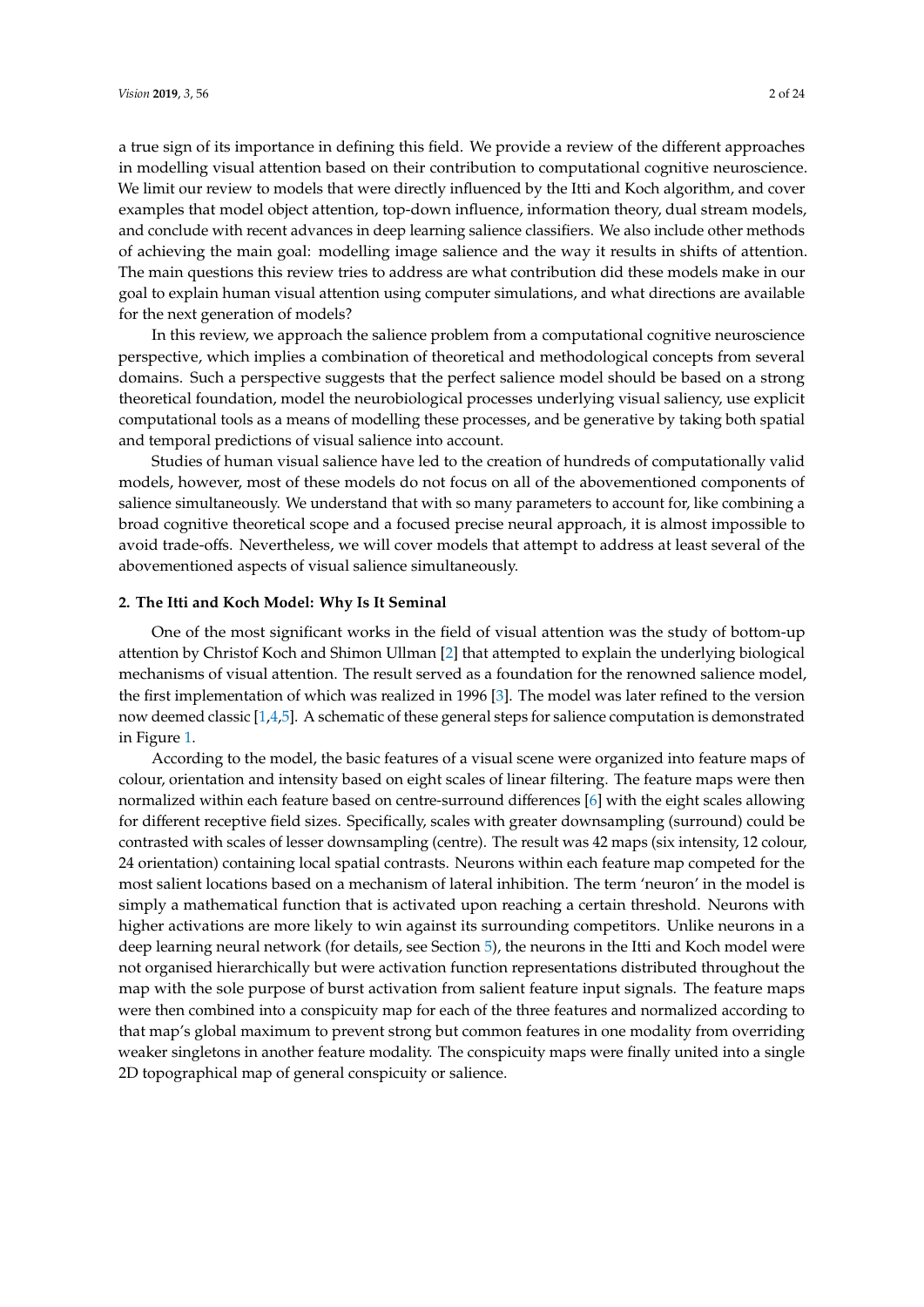<span id="page-2-0"></span>

**Figure 1.** This figure is a demonstration of the salience computation algorithm present in many **Figure 1.** This figure is a demonstration of the salience computation algorithm present in many existing models meant to provide a general idea of the main steps required for bottom-up salience computation. In the current example, basic features like edges, colour, orientation and intensity are included, though the initial Itti and Koch model focused on three main channels: intensity, orientation and colour. Many implementations of the model take into account other features like edges, motion, junctions, shades, etc. Some implementations also include an additional temporal stage that computes fixation locations with a mechanism like inhibition of return (IOR) to prevent fixations at previously attended locations. The main steps present in the figure are as follows:  $(1)$  A model receives an input image; (2) features of the image are extracted and organized in a hierarchical manner, with separate feature feature channels consisting of several levels based on the scale of processing (usually features are channels consisting of several levels based on the scale of processing (usually features are downscaled). The features are extracted to individual feature maps using parallel processing, which means that means that separate feature channels are analysed simultaneously in parallel; (3) the feature maps separate feature channels are analysed simultaneously in parallel; (3) the feature maps extracted at every level are merged into one general feature map organized per feature, with the most conspicuous locations reflected on the maps; and (4) the resulting feature maps are combined into a single map of conspicuity, which is the output of the model in the form of a so-called salience map.

The merged salience map was then implemented as a two-dimensional array of Leaky Integrate-and-Fire (LIF) neurons (see reference [\[7\]](#page-16-6) for a review of the LIF model) that represented the spatial topography of the input scene. A temporal winner-take-all algorithm was applied to the map in order to select a location of maximal salience as the first attended location [\[1](#page-16-0)[,8\]](#page-16-7). This was an iterative process with subsequent fixations determined by a similar process. Previously attended high salient locations were discouraged from repeated fixations by an implementation of inhibition of return  $(IOR)$  [\[9](#page-16-8)[–11\]](#page-16-9). Similar to the way biological centre-surround receptive fields work when distinguishing basic features of an object [\[6,](#page-16-5)[12\]](#page-16-10), the model distinguished salient object features from the background based on colour, orientation, and intensity in order to select a location for attention direction. The final layers combining LIF, winner-take-all (WTA), and IOR allowed the model to make predictions about temporal order and latency of fixations in addition to their spatial salience.

There are many reasons why this model has maintained relevance. It modelled the entire flow of visual information from visual input to fixation selection, it was easy to test against a variety of human experimental data, it has also garnered interest from applied vision researchers who wish to test more biologically plausible solutions for machine vision and robotics [\[13,](#page-16-11)[14\]](#page-16-12), and it had a strong theoretical basis that strived to implement our strongest theories of vision and attention. For example, the earliest processing stages were an implementation of the feature integration theory [\[15\]](#page-16-13) with features processed pre-attentively and in parallel. Likewise, IOR was used as a search facilitator [\[10](#page-16-14)[,16\]](#page-16-15) to reduce the likelihood of repeated re-fixations of salient locations.

The model was based on biological mechanisms: centre-surround receptive fields sensitive to a specific set of features—pyramidal cells, projecting through the primary (V1), second (V2), dorsolateral (DL), and inferior temporal (IT) visual areas and serving as output pathways for the visual cortex [\[1\]](#page-16-0), and leaky integrate-and-fire (LIF) neurons, which have strong global inhibition, where the entire population of neurons is inhibited in response to an activation of any single neuron in the population. Action potentials caused by such activation shift the focus of attention to the location where the signal is active. Finally, the model was generative and as such could simulate likely shifts of attention given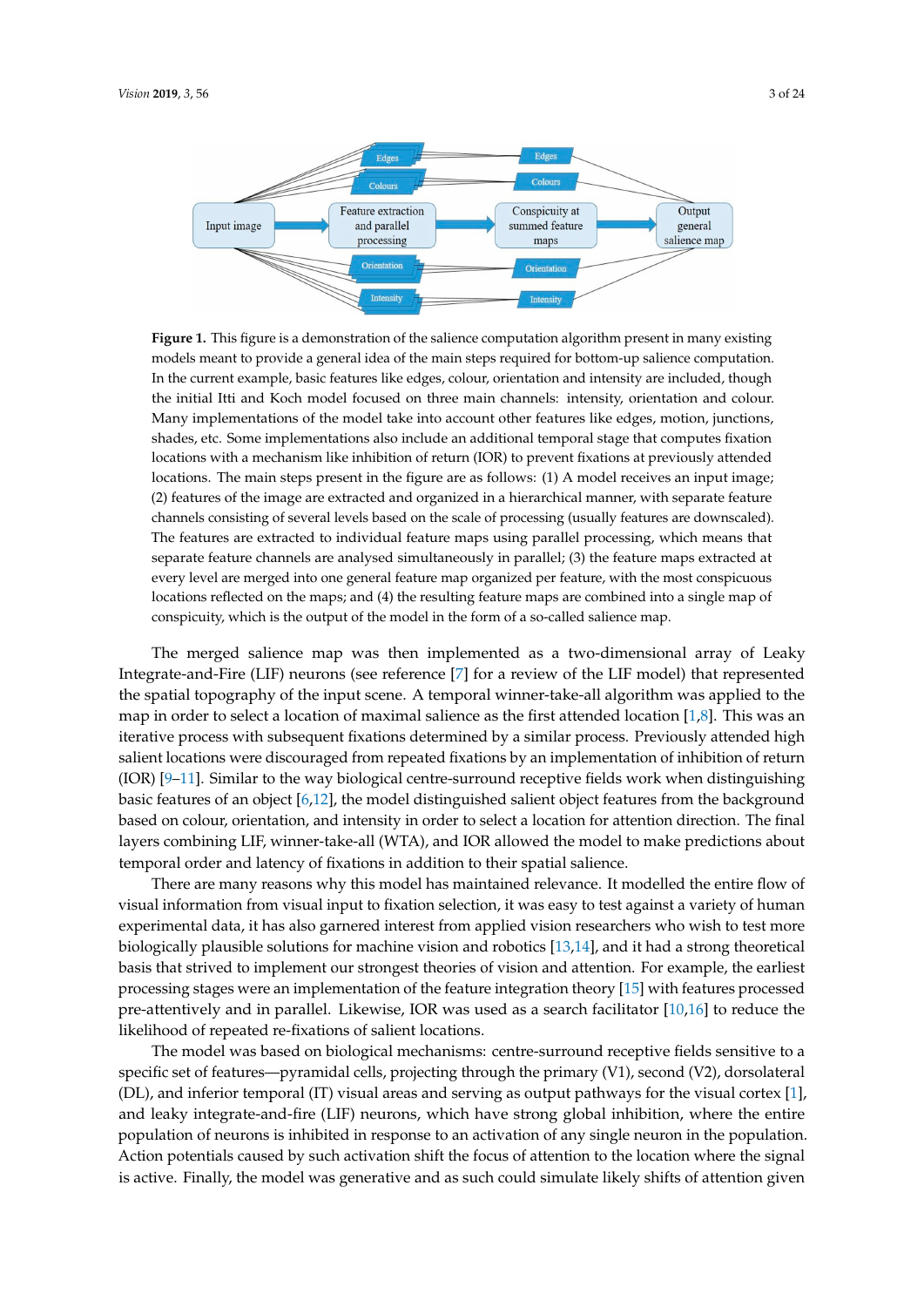any sample input. These shifts made spatial predictions that can be compared to real fixation locations during scene viewing but also temporal predictions in the order and latency of those attentional shifts. It is certainly possible for a model to contribute to our understanding of visual processing without addressing all of these areas, but models are particularly adept in overcoming the reductionism of controlled experiments and should continue to be evaluated in terms of how well they explicitly compute in terms of theory and biology in both the spatial and temporal domains.

#### <span id="page-3-0"></span>**3. What Is the Salience Problem?**

It is impossible to process everything in our visual field simultaneously, so the notion of visual salience is used to describe how specific aspects of the visual field are selected for further processing. We define a salience map as a 2D accumulation of visuo-spatial information that includes, but is not limited to, bottom-up information from input image features. Since this definition includes the possibility of top-down influence, it could also be accurately referred to as a priority map [\[17\]](#page-17-0), but we keep the term salience for consistancy with the original model. Like the many salience models suggest, this map provides a source for effective shifts of attention over time.

One candidate brain region responsible for mapping salience is the superior colliculus (SC), which is a layered structure in the dorsal part of the mammalian midbrain that directs behavioural responses toward specific locations in egocentric space. Activity in superficial layers of SC has been used to predict fixation locations in free scene viewing and visual search paradigms [\[18\]](#page-17-1). A salience map is represented as a two-dimensional array in the SC, where the field size increases with depth [\[19\]](#page-17-2). Another proposal for a neural map (for non-human primates) is LIP [\[20,](#page-17-3)[21\]](#page-17-4) (also reference [\[17\]](#page-17-0), though they define their priority map as more strongly influenced by top-down attentional factors). This simple priority map may then work with FEF to tag previous locations [\[22\]](#page-17-5) and SC as the result of the WTA [\[17\]](#page-17-0).

To be effective, a salience map should be constructed from a combination of bottom-up and top-down information (the nature of this interaction is still a source of debate and beyond the scope of this review). The first area responsible for bottom-up visual attention after information is received on the retina is the lateral geniculate nucleus (LGN). Visual information from the LGN is sent toward V1, where it is then passed on to higher structures via two major pathways—the dorsal pathway, also known as the 'where' pathway responsible for identifying spatial locations and detecting movements, and the ventral pathway, known as the 'what' pathway, which deals with the identification of features and objects [\[23](#page-17-6)[–25\]](#page-17-7). The dorsal pathway includes areas V1, V2, V3, MT, MST, and the posterior parietal cortex (PPC), from where projections reach the dorsolateral prefrontal cortex (dlPFC). The lateral intraparietal (LIP) area is also believed to be a part of this stream [\[26\]](#page-17-8). Areas comprising the ventral pathway include V1, V2, V4, the inferior temporal cortex (IT), and the ventrolateral prefrontal cortex (vlPFC) [\[27\]](#page-17-9).

A top-down contribution includes information that is task-relevant and does not depend on simple visual salience of objects and locations [\[28\]](#page-17-10). Alfred Yarbus [\[29\]](#page-17-11) demonstrated that fixation locations depended on the tasks that the participants carried out based on the directions given when studying natural scenes and the results of this study have been used to create a number of classifiers [\[20\]](#page-17-3) and models [\[21,](#page-17-4)[30\]](#page-17-12) that predict the task carried out by observers based solely on their eye movement patterns. The evidence for task-based attention has served as basis for models of visual attention that take this factor into account [\[31](#page-17-13)[,32\]](#page-17-14). Top-down attention is associated with a higher neuronal activation for behaviour-relevant stimuli and with neuronal inhibition for behaviour irrelevant stimuli [\[33\]](#page-17-15). As in bottom-up attention, such activations take place in areas of the dorsal and ventral visual streams, but if bottom-up processes mostly rely on feedforward connections and start in the lower areas, top-down attention is manifested through reciprocal feedback pathways that originate in the PPC and especially in PFC [\[34](#page-17-16)[,35\]](#page-17-17). Several studies have also demonstrated that the fronto-parietal regions of the brain play a crucial role in attentional control [\[36](#page-17-18)[–38\]](#page-17-19). Liu and colleagues [\[39\]](#page-17-20) have highlighted the role of the intraparietal and precentral sulci in the choice of a fixation location, and there is evidence that the fronto-parietal network is active during visual search tasks [\[33,](#page-17-15)[40](#page-17-21)[–42\]](#page-18-0). Extensive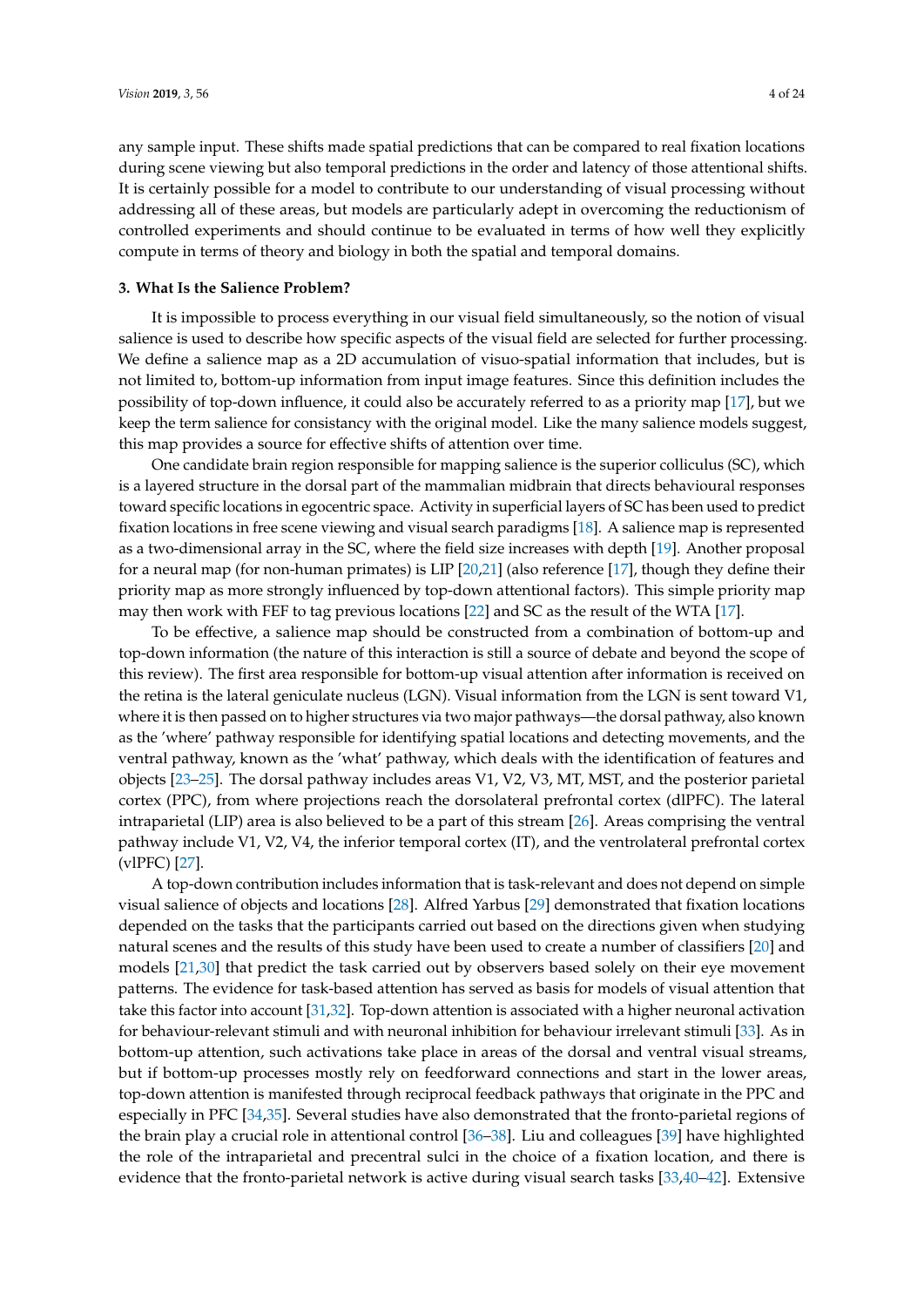research involving microstimulation [\[43\]](#page-18-1), chemical inhibition [\[44\]](#page-18-2), visual search tasks [\[45\]](#page-18-3), and working memory and behavioral tasks [\[46\]](#page-18-4) indicate a high level of involvement of the frontal eye fields (FEF) in top-down attention.

Such a strict division of processes into top-down or bottom-up is, of course, oversimplified [\[47](#page-18-5)[,48\]](#page-18-6), and both factors work together in order to produce a salience map that implements both top-down and bottom-up factors [\[1](#page-16-0)[,49](#page-18-7)[–52\]](#page-18-8). Wolfe and Horowitz [\[53\]](#page-18-9) further highlighted five factors to support the idea that visual attention depends more than on just bottom-up and top-down approaches. The Itti and Koch model is primarily based on bottom-up feature processing, though it does contain a very limited option for top-down 'priority'. The model is able to assign weights to the different bottom-up features of the image, thus changing the degree of priority of these features (such as colour intensity or orientation, for instance) in the final conspicuity map. The model does not, however, model any other top-down components such as semantics, world knowledge, volitional control, or task-dependent behaviour, a limitation which is explicitly stated by the authors themselves [\[5\]](#page-16-4).

In the Itti and Koch model, selection of attentional shifts are handled by the LIF and WTA layers. In humans and primates, the final control of attentional shifts is regulated by several brain regions that include structures in the occipital, parietal, temporal, and frontal cortices, such as the cerebral cortex, basal ganglia, thalamus, superior colliculus, brainstem reticular formation and cerebellum [\[54–](#page-18-10)[57\]](#page-18-11). Deeper layers of the SC are responsible for the coding of eye movements [\[55\]](#page-18-12). In the Itti and Koch model, the LIF spiking layer is considered a valid implementation of the two-dimensional array of the SC [\[54\]](#page-18-10), which consists of so-called peaks of excitation that react to projections from the frontal eye fields (FEF) and supplementary eye fields (SEF) [\[58\]](#page-18-13). The peaks of the array follow a 'winner-takes-all' (WTA) strategy, competing with each other in order to reach a certain threshold that would serve as a saccade initiator. This strategy is supported by lateral inhibition, which is responsible for the control of spatial attention by the process of inhibition of all neighbouring signals except for a single peak of neurons that would reach the threshold [\[1,](#page-16-0)[15,](#page-16-13)[59\]](#page-18-14).

Consequently, the creation of an artificial model of human salience is a challenging goal, especially given the rich literature on the biological mechanisms of visual attention. An effective model of salience and visual processing, however, does not need to explicitly model the functional areas involved in bottom-up or top-down processing. In fact, a full simulation is likely beyond our current ability. However, the closer a model stays to biological realism, the closer we get to understanding the conection between neural function and resulting behaviour.

#### **4. Computational Salience Models**

The idea to model selective attention grew alongside the cognitive revolution in psychology [\[60\]](#page-18-15), and grew with the sophistication of the inspiring theories and with the computational power to implement them. Many models emerged alongside and after Itti and Koch, and they provided extensions and alternate implementations of the process. Although the division of models into separate classes may not be categorical, we group them based on their most vivid characteristics. Thus, we highlight the following groups of models: models directly inspired by the Itti and Koch architecture, biologically driven models, top-down models, models based on the dorsal and ventral pathways, object models, and computationally driven models.

### *4.1. Direct Variations of the Itti and Koch Model*

The initial Itti and Koch model served as a foundation for many subsequent models that may share the basic structure of the original, but deviate or expand from it in some important aspects. In this subsection, we focus on such models and list their similarities and discrepancies as compared to the Itti and Koch model.

One of the first variations was called Attentional Selection for Object Recognition [\[61\]](#page-18-16), and like the name implies, it was based on the classical Itti and Koch model but with a hierarchical component for object recognition (HMAX) [\[62\]](#page-18-17). While the original model was able to focus on salient regions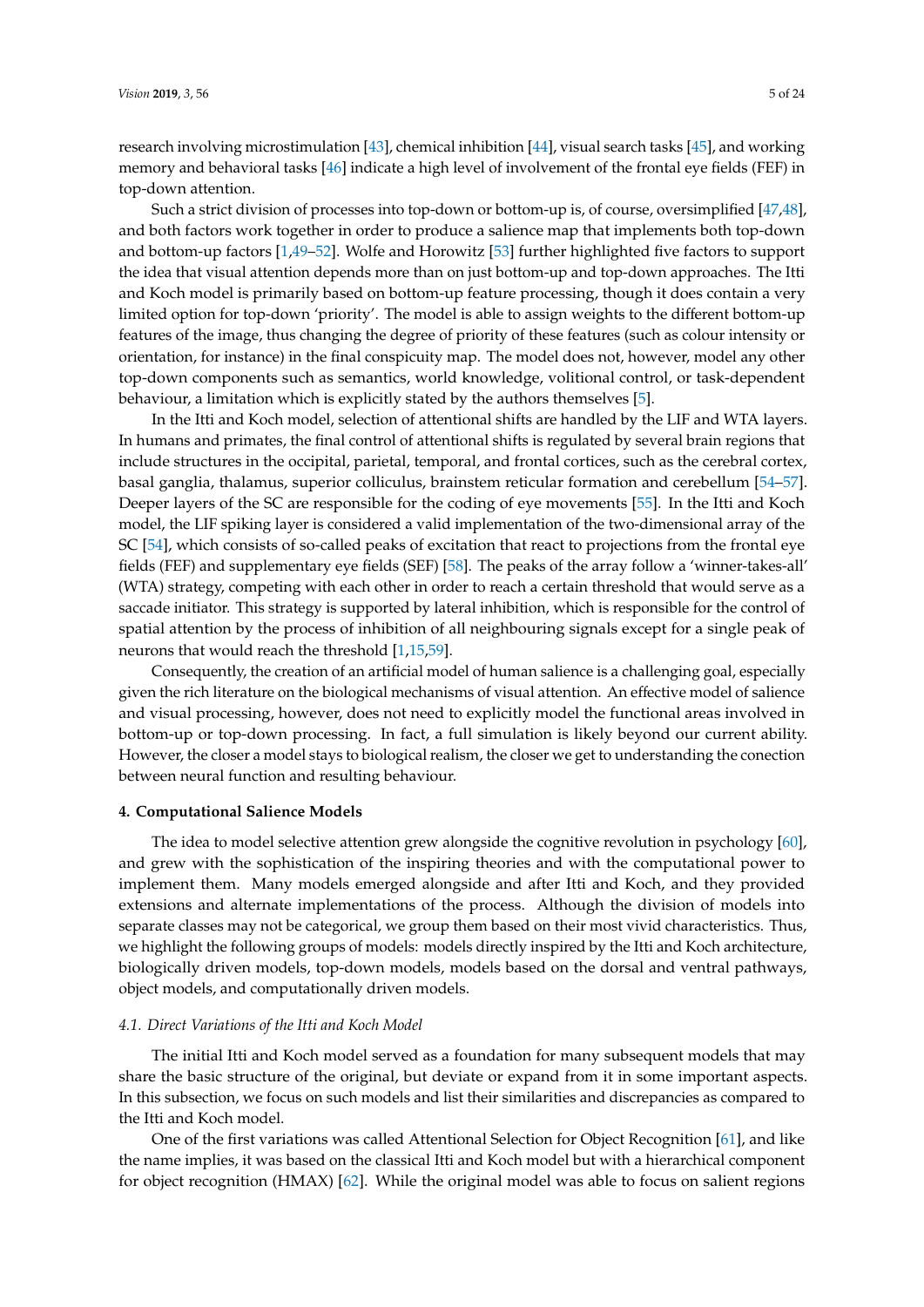in space, HMAX added an explicit implementation of regions as objects. The HMAX module was hierarchically organised with initial layers matching the Itti and Koch model but then used feature combination and pooling functions to combine information as it moved up through the layers.

Keeping with the focus on neural plausibility, the mid layer of the HMAX module represented composite feature cells and functionally corresponded to area V4 in the visual cortex. The activity of units in this layer were subject to an attention modulation process responsible for approximating spatial location information and representing salient objects in the visual scene. The final layer was able to recognise specific objects with tolerance to changes in scale and position. This model also used IOR to prevent refixations, but instead of being based on spatial locations like in the Itti and Koch model, inhibition was object-based [\[63\]](#page-18-18). Although it shared many features with other salience models, HMAX was focused on the task of object recognition rather than spatial and temporal fixation simulation.

Since many early models focused on pixel level input, they were unable to compare salience between 2D transformations such as reflection, rotation and translation. The Selective Attention as a Front End (SAFE) model [\[64\]](#page-18-19) accounted for these transformations by working horizontally across all feature channels for each feature scale, instead of vertically within each feature channel. For a better understanding, feature channels and scale levels may be regarded as a matrix, where feature channels are columns and scale levels are rows. In the vertical approach, features are analysed by separate columns, while the horizontal approach implies feature analysis by rows that include different features located on one row of the matrix. The model used transformed variants of the same image to calculate the error of fixations for the base image to fixations for the transformed image. Processing in the model was based on pyramids of intensity, colour opponency, and edges, and used difference of Gaussians to assess salience. Fixations were represented as a location and scale value inside the salience pyramid. Theoretically, the model supported Eriksen and James' [\[65\]](#page-18-20) metaphor of visual attention as a zoom-lens by taking the scale of the image into account as opposed to the strict spotlight theory [\[66\]](#page-18-21). This resulted in an improved model for appearance-based object recognition systems that attended to the same features across different scales and geometric transformations.

As theories of attention and salience improved, so did the models that chose to implement them. Where feature integration theory allowed for preattentive processing based on basic features, Guided Search [\[67\]](#page-18-22) proposed that attention could be guided by that preattentive information. Navalpakkam and Itti [\[68\]](#page-18-23) created a model that used guided search to implement task-relevance, attention bias for low-level target features, target recognition based on basic features, and the creation of a task-relevant map of locations in the visual scene in addition to biased salience maps. The model had a working memory component responsible for memorizing task-relevant items and a long-term memory component used for hierarchical matching of items based on the given task. As a result, the model produced a topographic task-relevant map of locations and item relevance with regards to the task. The structure of the model used bottom-up salience [\[1,](#page-16-0)[5\]](#page-16-4) with separate feature maps in parallel fashion, but these maps underwent a process of top-down guidance via weight adjustment in order to separate task-relevant from task-irrelevant features.

The model did not incorporate a sufficient level of top-down control in order to make attentional shifts directed toward specific objects (a man's hand) or locations (bottom-right object) as this would require a spatial relation component. Moreover, it used fixed object signatures and was not able to adapt to distances and rotations of objects in the visual scene. However, it was a good example of the interaction between attention and working memory. There is enough evidence supporting the overlap between the two constructs during task-driven actions, which facilitates the choice of information relevant to the goal [\[69,](#page-19-0)[70\]](#page-19-1). Moreover, there is evidence of visual working memory acting as an attentional guiding mechanism in visuospatial tasks [\[71\]](#page-19-2) and of FEF neurons responding differently to stimuli that have already been attended to [\[22\]](#page-17-5).

In addition to cognitive theories, some models chose to borrow aspects of mathematical theories. Graph-Based Visual Saliency (GBVS) [\[72\]](#page-19-3) was a bottom-up model that was based on graph theory to create activation maps from a raw image. The idea is that, if maps are implemented as Markov chain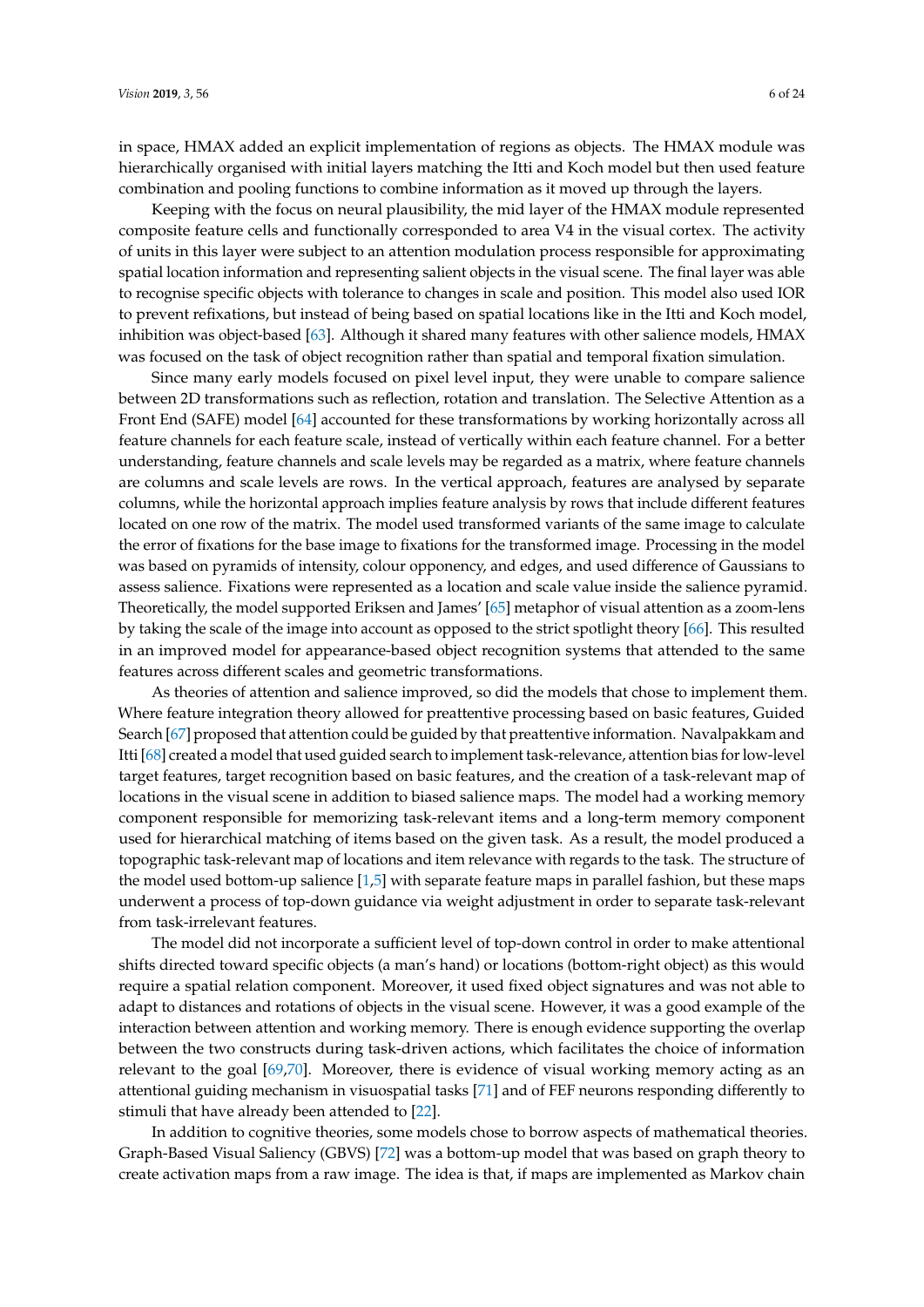graphs, then the equilibrium (stable) distribution of the chain can be interpreted as activation and salience values over the locations of the map. The model contained two major parts—activation and normalization. Activation maps were based on feature channels that represented a set of meaningful locations according to a specific criterion, like information from human fixations. The graph-based Markovian approach found regions of dissimilarity that were computed in parallel to calculate mass at a region and distribute it among neighbouring regions. Such parallel processing at different regions leads to a single equilibrium distribution of mass. The normalisation stage integrated mass concentration over all activation maps in order to identify a set of salient locations. The same Markovian approach took place, and regions with the highest activation attracted mass. The model was made as a part of the GVBS Toolbox (refer to Appendix [A](#page-16-16) for information on toolbox implementations) and provided a good example of a computationally driven implementation of the initial model.

Overall, these direct variations of the original model demonstrate that theoretical and practical augmentations can be made to the classic salience model while maintaining key components of its essential structure. These models all share preattentive feature processing, location-based feature extraction, and a focus on bottom-up attention, yet make their own contribution to new functionality. For most of these models, feature and location selection coincide, but we know that feature-based attention can exist independent of spatial locations during visual search [\[73\]](#page-19-4). To be accurate, identification of location should happen at a later stage and with fewer locations based on the processed relevant features.

#### *4.2. Biologically Driven Models*

Most computational models will claim some degree of biological plausibility, and the differences are often in the level of granularity they choose for their model. Some advances in salience modelling, however, have made a point to focus on the neural underpinnings of some portion of the processing stream. In this subsection, we look at four biologically-inspired models that share a similar architecture with the original model and focus on attaining a high level of biological validity of visual salience processes.

Li [\[74\]](#page-19-5) introduced a theory of salience based on the independent sensitivity of V1 cells to specific features, and this was implemented in a bottom-up salience model by Koene and Li [\[75\]](#page-19-6). The main idea was that the features were not summed across channels to identify the most salient location as in the Itti and Koch model, but salience was identified at the location to which a specific V1 cell activated the most to as compared to other V1 cells. Moreover, the model implemented conjunctive cells in V1 that were sensitive to combinations of motion and orientation (MO) and colour and orientation (CO) [\[76](#page-19-7)[,77\]](#page-19-8). This involved V1 neurons with receptive fields sensitive to orientation (O), motion (M), colour (C), colour and orientation (CO), and motion and orientation (MO). These neurons were connected horizontally, and a mutual inhibition mechanism was applied to neurons that activated to uniform features. Receptive fields with the highest activation thus represented a salient location. The model resulted in lower reaction times to targets with combined features as compared to targets with independent features processed in a parallel manner. Overall, the model had a strong theoretical and neural foundation and matched the simpler feature processing in striate structures [\[78](#page-19-9)[,79\]](#page-19-10).

Salience models frequently use multiple maps for features and scales (a total of 42 in the original Salience model), but this adds much redundant information. Park and colleagues [\[80\]](#page-19-11) focused on reducing redundancy of retinal cells by adding a new pre-processing stage simulating LGN [\[81\]](#page-19-12). Input from natural coloured scenes created four feature maps for edges, symmetry, and red-green (RG) and blue-yellow (BY) colour opponency. Redundancy was reduced by applying an independent component analysis on the feature maps. An unsupervised learning approach was then used to assess the optimal weights in each feature map in order to combine them into an optimal salience map. The proposed model provided an alternative approach with a strong neural basis to the classic bottom-up salience model, though it did not take into account important characteristics of vision, like IOR.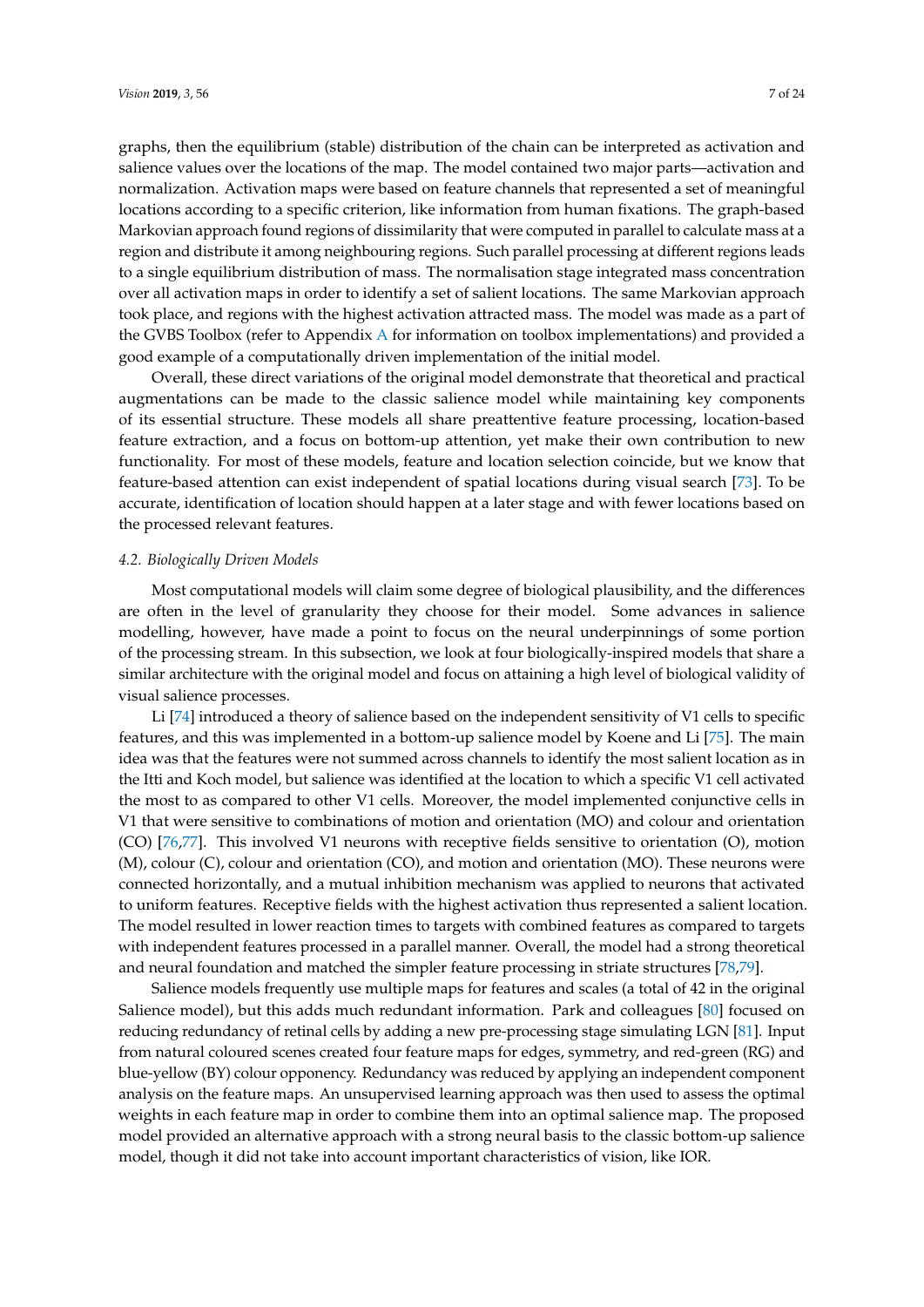The flat, two-dimensional maps of most salience models are a useful simplification of retinal input, but they do not account for biological features such as retinal sampling and magnification in the visual cortex nor consider the covert visual angle included in visual processing. The model by Aboudib and colleagues [\[82\]](#page-19-13) differed from the Itti and Koch model in replacing Gaussian subsampling and across-scale reductions of the input image with kernel-based Gabor filtering and receptive field emulations that mimicked biological cortical magnification. This filtering approach produced a total of 9 feature maps per image instead of the initial 42 in the Itti and Koch model and lead to a generation of

250 most salient locations chosen based on a WTA/IOR process. The model computed input layers such as cone receptor or retinal ganglion cell layers, going upward to areas LGN, V1, etc. The model also allowed feature layers to be stacked onto each other before WTA/IOR took place, thus providing a way to mimic the feed-forward stream in the visual system.

As processing progresses along the ventral pathway, neuron receptive fields get larger and more specific to complex patterns. Hamker [\[83\]](#page-19-14) proposed that FEF, based on Duncan's theory on adaptive neural coding [\[84\]](#page-19-15) might project complex templates backwards as a source of top-down attention. Specifically, the model implemented task-oriented feature-based attention in V4/TEO. It included top-down parameters into a bottom-up architecture in its feature processing stage, and contained 'match detection units' responsible for object detection in natural scenes. Processing used a population coding approach [\[85\]](#page-19-16) to generate expectations based on prior knowledge, and thus, refresh the salience information of each feature based on top-down influences. The structure included several components: the early visual component for feature and conspicuity maps based on channels of colour opponency (two maps: RG, BY), intensities, orientations. and spatial resolutions; the V4 component, which coded the approximate salient stimuli locations; the TE component, which received pooled input from V4 in the form of feature conspicuity and location and resulted in several V4 features combining into one at TE; the FEF perceptual map, which integrated V4 and TE data across all five channels; and the FEF decision map, where several most salient locations competed for the highest saliency. A final IOR mechanism made sure that the model searched for objects in novel locations.

## *4.3. Top-Down Contributions*

As mentioned earlier in Section [3,](#page-3-0) the Itti and Koch model did allow for basic top-down control through weighting of the different bottom-up features. Parameters could be set or learned that gave priority to colour or edges, for example, and these features would be weighted more strongly in the merged conspicuity map. The primary purpose of the model, however, was a demonstration of bottom-up salience, and it was left to future models to incorporate realistic aspects of top-down attention. To speak of a top-down contribution, however, we have to consider the attentional state of viewer and understand the intentions as defined by the viewing task [\[86\]](#page-19-17). Although task instructions are not the only manner of top-down influence, it is an established method of manipulating it experimentally. Although there have been many such contributions, we have chosen three models as exemplary.

Salience models are not restricted to visual search, but this specific task holds a prominent place in the literature. Jeremy Wolfe focused specifically on search instead of viewing without a specified task, and in doing so extended feature integration theory [\[15\]](#page-16-13). His Guided Search [\[87\]](#page-19-18) model allowed searching for a target among a set of distractors and considered the bottleneck between visual input and object recognition. The model suggested that top-down information may be used to facilitate the search process by emphasizing bottom-up features of a target. The proposed architecture was divided into a preattentive stage, where a feature map distinguished targets from distractors using parallel processing, and a serial process stage, where each potential target was processed one by one using information from the first stage until the true target was found. Wolfe's model was based on several theories of visual attention [\[15](#page-16-13)[,88,](#page-19-19)[89\]](#page-19-20). There have been several revisions of the model [\[50](#page-18-24)[,67](#page-18-22)[,90\]](#page-19-21), with Guided search 4.0 perhaps undergoing the largest changes, as it represented visual guidance as an independent control mechanism, whereas in earlier versions, the preattentive stage played the role of a guidance mechanism. The mechanism proposed was a guidance activation map, which contained a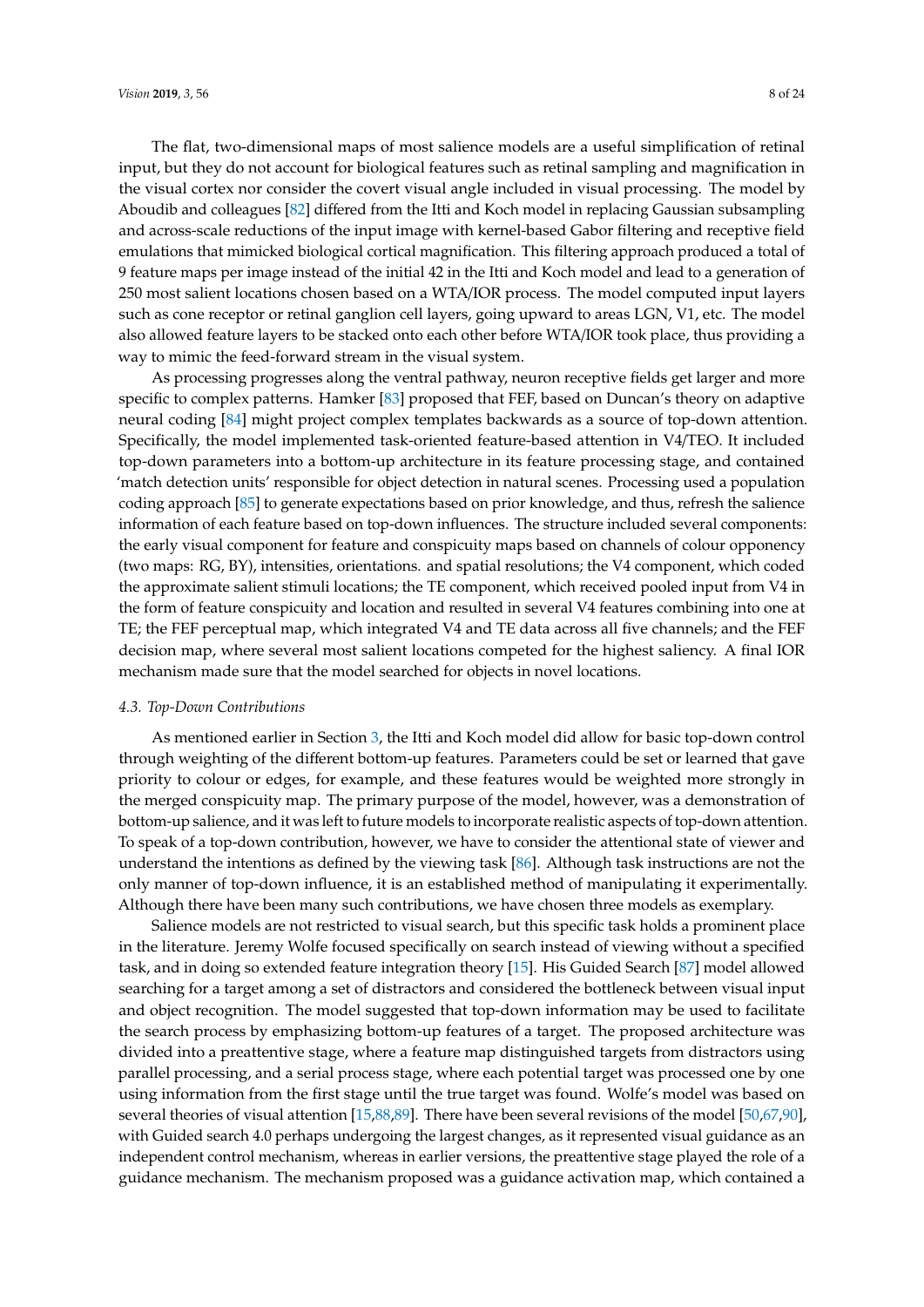weighted sum of bottom-up and top-down activations. Wolfe and Horowitz [\[59\]](#page-18-14) further addressed the issue of identifying attributes that guide attention and provide convincing arguments for the existence of a guiding representation. Attentional guidance is also affected by previous experience and may manifest in inhibiting mechanisms, such as IOR  $[9-11]$  $[9-11]$ , or in facilitation of the search for relevant stimuli [\[91](#page-19-22)[,92\]](#page-19-23).

The Feature Gate model [\[93\]](#page-19-24) was created in an attempt to understand specific mechanisms of visual attention like parallel and serial search, inhibition of distractors, bottom-up feature selection, split attention, and feature contrast variations. The model used a hierarchical architecture consisting of a network of spatial maps containing attentional gates that controlled the signals sent to higher levels of processing. The decision to pass a signal was based on the usual bottom-up features but also on top-down characteristics that separated relevant features from non-relevant ones. Activations for each location were calculated separately for bottom-up and top-down information and then summed to form a general activation map of locations. Gates with the highest location activation values were allowed to pass the signal to the next level. The structure of the Feature Gate model was similar to the structural organization of the visual cortex, with the lowest map corresponding to area V1, containing small receptive fields sensitive to specific features, and the highest map similar to higher layers of the cortex, with large receptive fields sensitive to complex features. The model also implemented an inhibiting mechanism that prevented distractions, which helped differentiate relevant and non-relevant signals, which is similar to the biological mechanism of lateral inhibition [\[94\]](#page-19-25).

Generative models, often based on Bayesian probability, have the added benefit of being able to simulate response distributions to new unseen exemplars. Rao and colleagues [\[95\]](#page-19-26), for example, introduced two such probabilistic models of visual attention that included top-down influence on salience. The first model was based on reproducing of overt shifts of attention in visual search using salience maps of natural scenes. The most salient target location was defined using a probabilistic Boltzmann distribution algorithm [\[96](#page-19-27)[,97\]](#page-20-0) as a weighted average value of all scene locations with regards to the weight of the most salient location. Salience maps were generated through bottom-up and top-down parameters with reference to both spatial and target representations. The second model was based on predictive coding. It was a generative model of image representation used to study response properties in the visual cortex [\[98\]](#page-20-1) and mimicked feedforward and feedback mechanisms of the ventral and dorsal pathways. This model demonstrated how visual attention is globally organised throughout various brain structures by predicting probable consequences of damage to different areas of the system. Both models shared a common probabilistic approach, but the second model added an extra focus on shifts of covert attention.

Maps that combine top-down and bottom-up information may more correctly be referred to as a priority map [\[17\]](#page-17-0). Though these models do not address all of the aspects of visual attention, each of them has made its own contribution to the field, with the Guided Search model focusing on strong cognitive hypotheses, the Feature Gate model imitating the overall structure of the visual cortex, and the generative nature of Rao's probabilistic models. Hence, these models may be used as a basis for future models to further investigate biological visual attention processes.

#### *4.4. The 'What' and 'Where' Models*

In 1983, Mishkin, Ungerleider, and Macko [\[99\]](#page-20-2) proposed a theory of two separate cortical pathways existing for object processing and spatial location processing and this was later elaborated by Milner and Goodale [\[23\]](#page-17-6) as the 'Two Streams hypothesis'. According to the theory, visual areas are hierarchically organized into two separate processing streams running ventrally and dorsally and are responsible for object (the 'what' stream) and spatial location (the 'where' stream) processing, respectively [\[24\]](#page-17-22). Here, we discuss two models of visual salience that take the separate processing streams theory into account.

Models of object recognition need to consider properties of perception such as object invariance. Rybak and colleagues [\[100\]](#page-20-3) proposed just such a model that was invariant to scale changes and geometric transformations, such as rotations and translations. It modelled visual processing through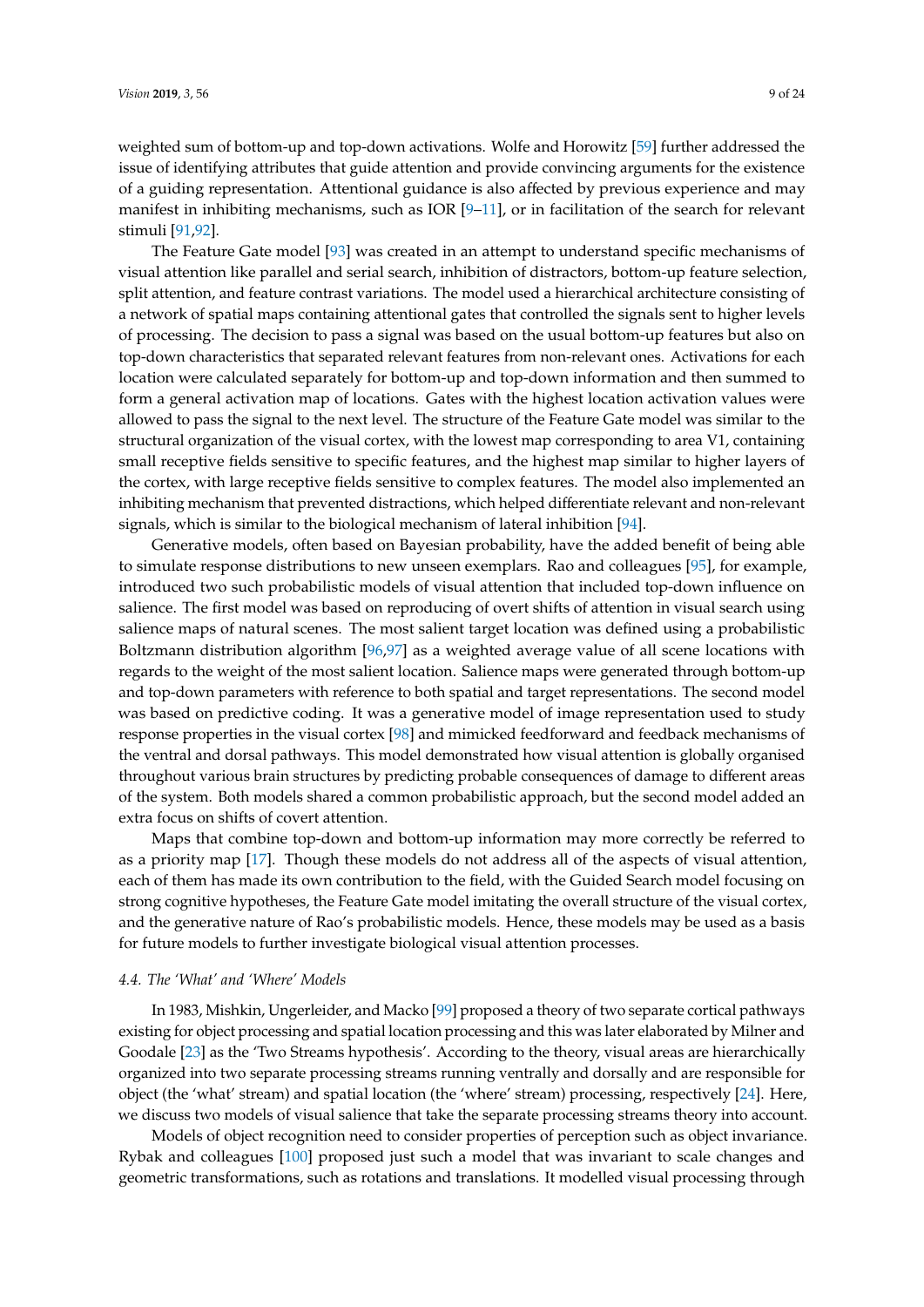three subsystems: a low level subsystem mimicking V1 neurons and responsible for edge detection; an intermediate level that used frames of reference to translate basic features into second order features insensitive to transformations; and a high level module that was based on the cooperation of the dorsal and ventral streams for sensory and motor memory accordingly. This final layer was further capable of operating in three task-modes: memorization, search and recognition. The model was tested and performed well on both complex scene and facial recognition tasks.

Likewise, the Neurodynamical Model [\[101\]](#page-20-4) implemented both object-based and space-based streams [\[23,](#page-17-6)[102\]](#page-20-5) of visual attention with natural scenes as input. It was able to model increased receptive field sizes in higher layers in the visual cortex and also the top-down modulation (reduction) of receptive field size in complex scenes as compared to plain backgrounds [\[103\]](#page-20-6). The model comprised five modules, structured in a way that resembled the dorsal and ventral pathways and connected by feedforward and feedback projections. A short-term memory block was used to integrate top-down bias via pathways simulating the prefrontal cortex. The model was able to simulate fMRI signals using pooling of neurons in a specific area of the cortex with regards to spatial and temporal parameters and demonstrated dynamic interactions between the dorsal and ventral pathways.

While the independence of the dual streams may be over exaggerated [\[104\]](#page-20-7), the underlying premise of the pathways remains [\[105\]](#page-20-8). The idea of parallel pathways for different aspects of visual processing should also have an appeal for modelling, where partitioning of functionality offers both ease of development and greater explanatory value. These models show the way forward for providing a benefit for including the neuronal mechanisms underlying the separate avenues for visual attention.

#### *4.5. Object Models*

An interesting approach to the modelling of visual attention is one based on object rather than feature salience. Object detection models in natural vision have their own rich literature [\[106](#page-20-9)[–108\]](#page-20-10) but we focus on two such models that combine objects with the Itti and Koch bottom-up architecture as one of the steps in the overall structure.

The 'fingers of instantiation' (FINST) theory by Pylyshyn [\[109](#page-20-11)[,110\]](#page-20-12) suggests that the visual system is capable of tracking a limited number of salient locations over time and across multiple fixations. The NAVIS system [\[111\]](#page-20-13) comprised a bottom-up salience component, a top-down attentional control component, and a behavioral component divided into two stages. The first stage was similar to the Itti and Koch model, though it produced several salient locations based on the idea of FINST. The second stage analysed the locations chosen during the first stage and chose one focus for overt attention. The aim of the double-stage selection in the model was to combine theories of early and late selection into one system.

The model implemented feature maps for edges, oriented areas, and colours feeding into conspicuity maps of symmetry, eccentricity, and colour contrast, respectively. The derived maps were then combined into one bottom-up salience map, which was updated by top-down mechanisms marking locations for increased relevance. Dynamic neural fields [\[112\]](#page-20-14) were implemented as an inhibiting mechanism, and this was based on two approaches for separate local and global inhibition. Inhibition of return in this model was applied globally to objects rather than salient points in space, which is consistent with Tipper's [\[113\]](#page-20-15) hypothesis of inhibiting mechanisms in humans.

Sun and Fisher [\[114\]](#page-20-16) implemented a model based on object-based visual attention but incorporated components of multiple cognitive theories and studies of vision, such as the Integrated Competition Theory [\[115\]](#page-20-17), the salience model of bottom-up attention [\[1](#page-16-0)[,5\]](#page-16-4), theories of top-down and bottom-up attention interaction, object and feature based salience, and others. The model suggested that competition for visual attention takes place both within an object and between objects and consisted of two main components. The first component was responsible for object salience and grouping and followed a similar strategy to other pre-attentive salience maps. The second component represented a hierarchical approach to attentional shifts. The first stage followed a similar strategy to other pre-attentive salience maps, and the second stage included hierarchical selection from the winners of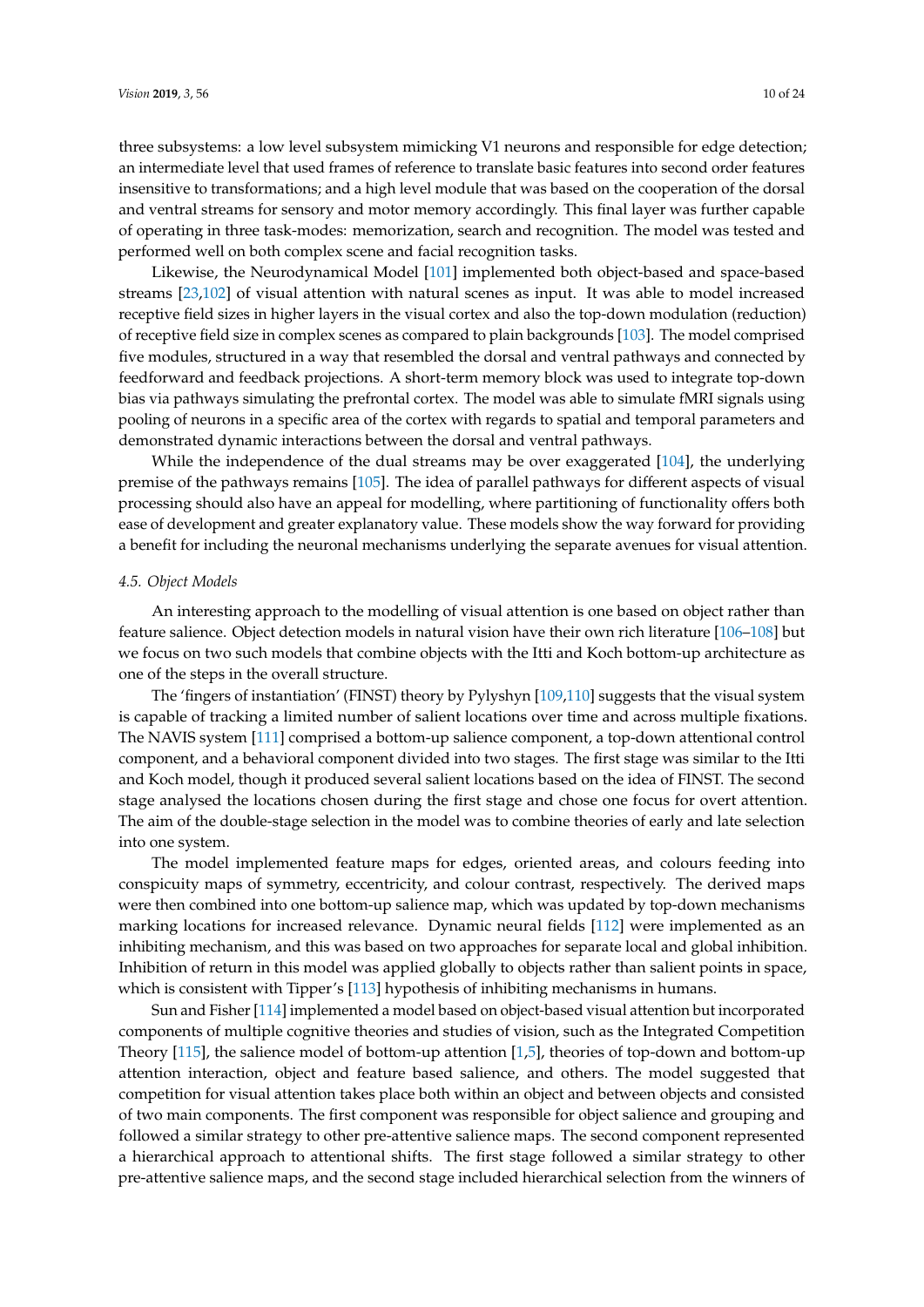the first stage from coarse to fine scales. This approach provided an integration of attentional selection from spatial locations, features, and feature conjunctions. The process took place between and within groupings across scales, and groupings at the final level marked a salient location.

Object recognition is a key component in vision processing. For example, the space between objects may be a key factor in spatial attention, search and reading [\[116\]](#page-20-18). Top-down factors, such as visual context and relevant task, are also important for object recognition, as they further facilitate the process of finding objects in certain contexts [\[117\]](#page-20-19). Object-based models might also provide some understanding of the interaction between feedforward and feedback mechanisms in the visual system, since such an interaction is considered important for the identification of the location of an object (for an example of such a model, see reference [\[118\]](#page-20-20)). The feedback network could identify the location of objects, whereas the feedforward mechanism is responsible for the detection of shapes present in the visual field. The initial Itti and Koch model focused mainly on the spatial location of salient features, with object identification being a consequence of salient location detection, whereas object-based models deliberately concentrated on object salience by combining bottom-up and top-down approaches.

#### *4.6. Computationally-Driven Models*

Salience models have been a popular approach in psychology and neuroscience but also in applied fields like engineering and computer science where machine vision has shared many approaches with vision science. Linear combinations, normalisation algorithms, and Gaussian functions were instruments that helped the original model imitate bottom-up processes that take place in the visual cortex. Since then, many models that used computationally valid tools to predict visual salience have been proposed, and this subsection is dedicated to examples that have contributed to both applied and fundamental research.

The Selective Tuning model [\[119\]](#page-20-21) shared a number of features with the Itti and Koch approach and was based on a hierarchical pyramid that initialised weights from a feedforward pass based on image input, followed by multiple feedback passes to tune selection. The selective tuning mechanism involved inhibition that behaved differently for spatial selection and feature selection. Spatial selection pruned irrelevant pyramid connections while feature selection inhibited components responsible for the computation of irrelevant features. After the inhibitory processes, a WTA mechanism was activated at the top layer of the hierarchy to determine a globally salient element. The model was one of the early implementations of feedback mechanisms as the signal was then sent back to the lower layers through direct connections, allowing the globally salient unit to influence lower level units, recursively identifying locally salient units at every level of the hierarchy.

Information theory in computer science and mathematics tries to quantify the value of any information by its ability to resolve uncertainty. Applying this idea to vision, we can think of fixation allocation as an extension of the question of how best choose locations that will maximize information gain. One example of this approach was AIM [\[120\]](#page-20-22) that derived a self-information criterion from a natural image. An independent component analysis (ICA) was applied to patches of  $7 \times 7$  pixels that were randomly selected from each image during the independent feature extraction stage. The likelihood per patch was then estimated and joined into a general likelihood for the entire image. The joint likelihood underwent Shannon's self-information measure [\[121\]](#page-20-23), after which a salience map was created for the input image. In general, the model represented an information maximization approach to a set of images. Although it performed better than the Itti and Koch model based on the area under the ROC curve score, it lacked both the cognitive foundations, like the feature integration theory, and the biological mechanisms like WTA and IOR. The model did provide a strong computational background, was based on the idea of sparse coding [\[122\]](#page-20-24), and was an effective functional implementation directed at computer and robotic vision.

Information gain is also suitable for coding top-down information, as, for example, the Schill [\[123\]](#page-20-25) model based on the Dempster-Shafer belief theory [\[124\]](#page-21-0). The model contained three basic levels—a neural network preprocessing stage that analysed information extracted from the scene, a top-down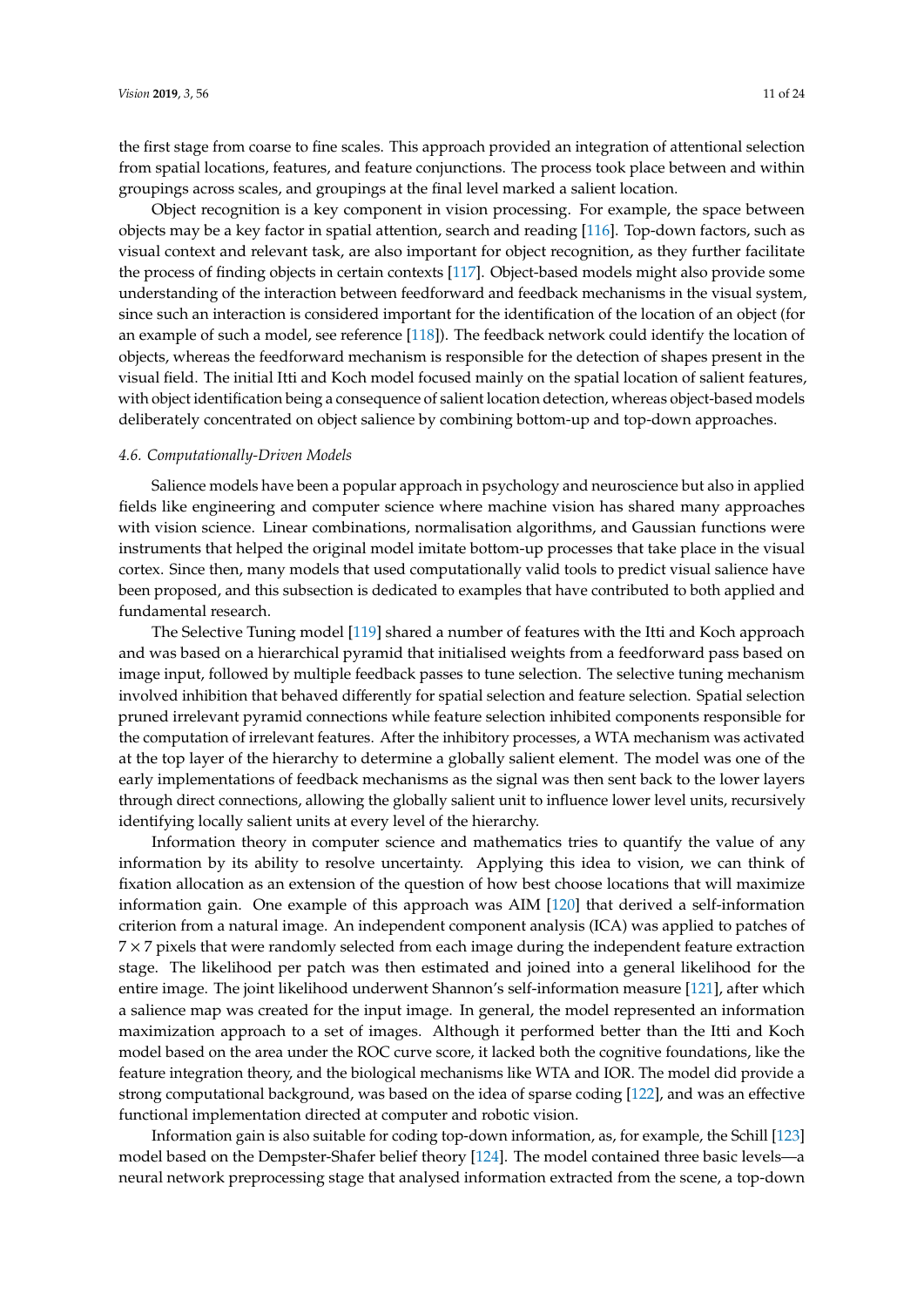component based on the Dempster-Shafer belief theory for uncertain reasoning that applied to information from the preprocessing stage, and a control component that predicted fixations that would maximize information gain. This architecture would constantly update retrieved information from a scene to predict the most promising fixation locations. Systems based on information gain and entropy have an interesting theoretical implication in that IOR is no longer needed to prevent repeat fixations since the information gain at these locations is automatically reduced.

A creative approach to visual attention modelling was based on Bayes' Theory. Torralba and colleagues [\[125\]](#page-21-1) suggested using a Bayesian architecture, where attention was driven by global scene context. The authors proposed a contextual guidance model of attention based on two parallel pathways: one pathway for local feature salience, another for global feature processing that took scene characteristics into account. The salience pathway encoded each location independently, resulting in a bottom-up salience map. The global pathway extracted global features from the entire image filtered through six orientations and four scales. The result of the filtering was represented by a vector of 64 principal components. A 'scene prior' mechanism was then added based on the given task, and contextual modulation was applied to the bottom-up salience map, which resulted in a final context-sensitive, task-driven salience map. The global pathway made sure that most probable target locations were activated and that task-irrelevant salient locations were eliminated. The proposed model made accurate predictions of human visual behaviours based on a given task. It combined several theoretical approaches to visual attention, such as bottom-up salience and the effect of context on visual search.

Bayesian approaches are well suited for implementing context and task as the probability weights can shift based on evidence or prior knowledge. The SUN model [\[32\]](#page-17-14), for example, regarded salience as differing based on the task being performed. In free-viewing, salience was based solely on bottom-up features, but with a specific task like target search, salience was based on the available knowledge about the visual features of the target class. The computation of the target probability was calculated per pixel and included bottom-up parameters, as well as visual appearance and location of a stimulus. Prior knowledge for the model was obtained using a set of images from the LabelMe dataset [\[126\]](#page-21-2) which include prelabelled information on object location and identity. Testing of the model showed that it was able to predict human-like fixations, and even made mistakes similar to those made by people.

A simple but novel approach to salience modelling that addresses the role of foreground and background segmentation in visual attention [\[127\]](#page-21-3) was proposed by Zhang and Sclaroff [\[128\]](#page-21-4). They used the Boolean map theory of visual attention [\[129\]](#page-21-5) as a basis for their Boolean Map–based Salience model (BMS). Given an input image, BMS produced a set of Boolean maps based on binary figure-ground segregation according to randomly selected feature channels. The Boolean maps were then used to compute attention maps using Gestalt, figure-ground segregation principles to discover connected regions of the image. Normalised attention maps were then linearly combined into a single full-resolution salience map ready for object detection tasks or for the prediction of fixation locations. Despite its simple organisation, the BMS model maintained high levels of performance on several benchmark eyetracking datasets (see Appendix [B\)](#page-16-17).

The line between a strictly computational model and a cognitively plausible model is very much open to interpretation. One particular standout that has left a mark on approaches was a model proposed by Judd and colleagues [\[130\]](#page-21-6). It used a support vector machine (SVM) classifier method to learn how to estimate salience directly from human data. In the model, salient points on an image were defined by three layers of low-level features, which were then used to train the model. They also included 'mid-level' features such as automatic horizon line detectors and high-level features like face, people, and car detectors. The result was a model that was attracted to the same locations that attracted human fixations.

As seen from just several examples of computationally based models, there exist multiple approaches to mimicking visual salience with the help of computational tools. While computer vision and computational models of vision may have different goals, they have shared many algorithmic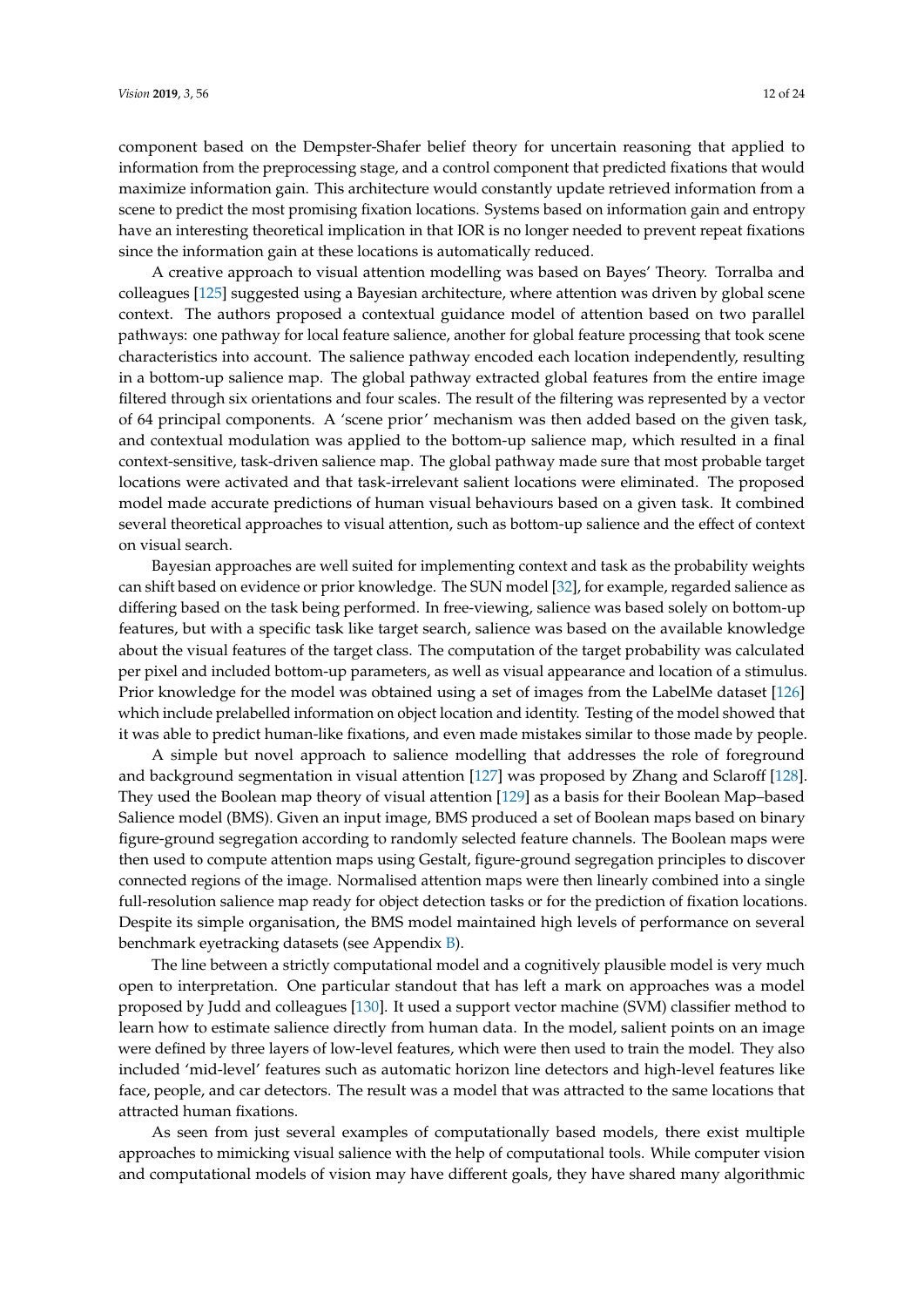approaches over the years. Even computational approaches that are less biologically plausible, like ideal Bayesian observers [\[131\]](#page-21-7), can be used to highlight the potential efficiencies of human search. Applied machine vision approaches do have an understandable focus on salience prediction through bottom-up salience since much top-down information would require some degree of common-sense knowledge.

#### <span id="page-12-0"></span>**5. Deep Learning Classifiers**

In recent years, there has been a movement toward complex deep hierarchical structures for predicting salience in natural images [\[132,](#page-21-8)[133\]](#page-21-9). This is because deep learning algorithms have been shown to be extremely accurate tools for modelling high levels of abstraction [\[134\]](#page-21-10), such as vision and speech processes. They can also model human visual attention by drastically narrowing the gap in accuracy between model and human spatial predictions [\[135\]](#page-21-11). A neural network represents a set of elements called neurons, which are most commonly structured in the form of layers. Artificial neurons in neural networks are computationally similar to biological neurons, and early attempts to create neural networks were inspired by the human brain [\[136\]](#page-21-12). A biological network contains a collection of neurons that are electrically or chemically excited nerve cells and stores, processes, and passes signals to other neurons using electrical and chemical impulses. Artificial neurons may be described as a mathematical model of biological neurons, and these represent the basic element in an artificial neural network. Each neuron may receive several inputs, which are summed up and weighted to provide an output upon reaching a certain threshold. The input neurons are activated by a sensory signal that triggers evidence accumulation and pass weights to the next neural layers. The main advantage of a neural network is that it is possible to engage many neurons in parallel in order to solve different problems.

Deep learning is a type of machine learning algorithm that uses a non-linear function for parallel information processing [\[137\]](#page-21-13). It uses multi-layered (hence 'deep') neural networks and management of the neural weights to solve complex tasks or to replicate natural phenomena. Each layer of a deep network represents different levels of abstraction and is used to extract certain features of the data, such as images or audio. Deep learning architectures have proven to be useful in different spheres, such as biology, chemistry, finances, business, physics, neuroscience, and many others [\[138\]](#page-21-14). In vision research and spatial salience prediction, deep neural networks have become the leaders among other approaches as seen in the MIT saliency benchmark [\[139\]](#page-21-15).

The class of deep learning networks most frequently used in visual processing is convolutional neural networks (CNN). CNNs have a multi-layered structure, but instead of learning all the weights between the nodes of neighbouring layers, they learn only the values of convolutional kernels, or filters, which are applied to the entire layer during the convolution operation. CNNs also have pooling layers and activation layers in the form of a rectified linear unit (ReLU) in addition to convolutional layers. Convolutional layers are responsible for the detection of local feature conjunctions, whereas pooling layers combine similar features into global features. The activation unit (ReLU) may be compared to a biological action potential that determines whether a neuron will fire or not. After a series of multiple sets of convolution, pooling and activation take place, the output progresses to a final, fully connected layer. The overall hierarchical organization of a CNN is said to be similar to the hierarchical organization of the visual cortex [\[140\]](#page-21-16).

The applications of CNNs in salience detection are extensive. Some of the examples of these applications are Deep Gaze 2 [\[141\]](#page-21-17), which presents two models for fixation predictions and object recognition; EML-NET [\[142\]](#page-21-18) for salience feature detection using a modular approach; and DeepFix [\[143\]](#page-21-19), which is sensitive to semantic information at different scales while using large receptive fields for global context analysis. The scope of existing models in the field is so broad that it is impossible to cover all of them in this review, but their accuracy in predicting areas of spatial salience is without question [\[144–](#page-21-20)[149\]](#page-22-0).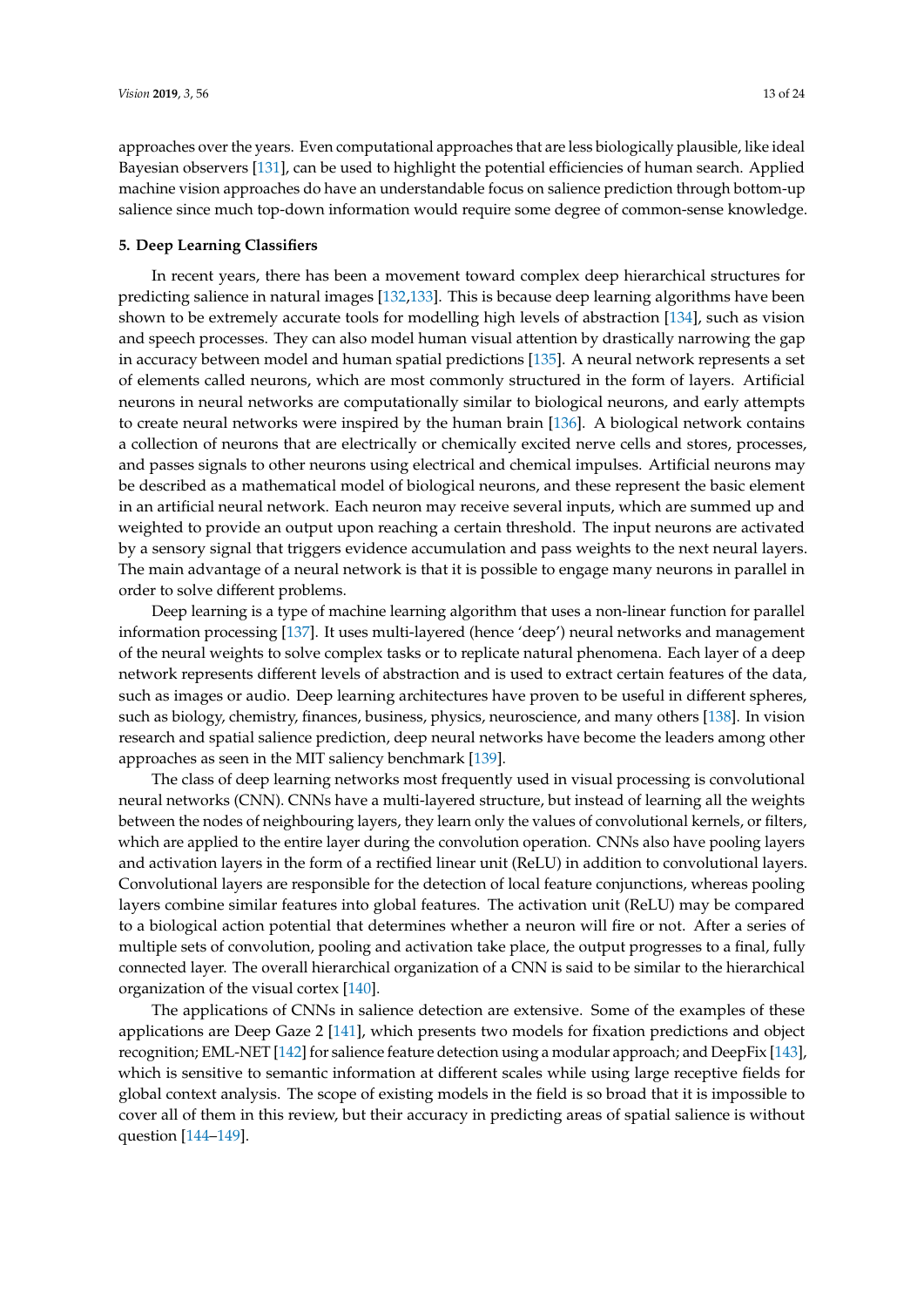A recent trend in deep learning is the use of Generative Adversarial Networks (GANs), originally proposed by Ian Goodfellow and colleagues [\[150\]](#page-22-1). Unlike CNNs, GANs are generative, meaning that they are able to learn distributions of complex data and generate sets of new data that resembles the learned set. The term adversarial refers to the competitive process that takes place inside GANS—these networks contain two components, a generative and an adverse model, that are responsible for the generation and discrimination of data, respectively. SalGAN [\[151\]](#page-22-2) used this technique to produce salience maps of an input image. GANs can also use conditional switches to generate maps for different images (SalGan) or different tasks [\[152\]](#page-22-3) as an effective but simplistic mechanism for top-down attention. Although these networks are generative, to date, they have only been used to generate spatial saliency predictions and not temporal distributions of individual fixations like the more cognitive algorithms.

Recurrent neural networks (RNNs) have mostly been used for the processing of sequential data, like speech, but they have also been adapted for salience. RNNs contain units that are sensitive to temporal changes [\[153\]](#page-22-4), namely looped connections that allow the information to be stored some period of time by being copied and passed to the next node. Their dynamic nature has allowed RNNs to serve as the basis for salience detection architectures in videos, such as the spatiotemporal grounding of evidence based on top-down factors [\[154\]](#page-22-5) or the flow-guided approach to object detection [\[155\]](#page-22-6).

Static scene salience detection have also used RNNs. For example, the DSRCNN model [\[156\]](#page-22-7) uses recurrent network to enhance contextual information learning. Moreover, RNNs combined with CNNs have shown improved performance at salience detection based on different scales [\[157\]](#page-22-8), as simple CNNs have a fixed receptive field size. The behaviour of RNNs has also been linked to biological lateral inhibition, as shown by the deep spatial contextual long-term recurrent convolutional network (DSCLRCN) [\[158\]](#page-22-9) for fixation prediction in natural scenes.

RNNs can hold information for a short period of time, but result in the 'vanishing gradient' problem, which means that memory of a feature or input decays relatively quickly. This has led to the development of another artificial structure called long short-term memory (LSTM) networks, which were intended as explicit memory for recurrent architectures [\[159\]](#page-22-10). LSTM networks are a popular approach to solving long-term dependency problems, such as large-scale speech recognition [\[160,](#page-22-11)[161\]](#page-22-12) or object and salience detection in video sequences [\[162\]](#page-22-13). LSTMs have also proven to be useful in combination with other architectures in fixation prediction [\[158](#page-22-9)[,163](#page-22-14)[,164\]](#page-22-15) and represent another possible implementation to include interactions between salience and working memory.

The leaps in accuracy for predicting areas of spatial salience have largely come from the deep learning approach of treating the image to salience map pipeline as a classification problem, which is a traditional strength of neural networks. However, to what degree can these classifiers be considered models in the computational cognitive neuroscience sense? The hierarchical organization of the visual cortex has certainly served as inspiration for deep learning models of visual attention, such as a deep belief network model for areas V1 and V2 [\[165\]](#page-22-16). Parallel processing is also an innate feature of deep learning neural networks, which allow them to process input in a way similar to the visual system. Another approach compares activation of artificial and biological networks at later layers of visual processing, such as area IT, to see how well deep learning architectures are able to match. For example, models as recent as Densenet-169 [\[166\]](#page-22-17), created in 2016, have shown a trend for increased matching of human IT features in one of its layers [\[167\]](#page-22-18). Recently, further optimizations in classification accuracy for the ImageNet project [\[168\]](#page-22-19) have produced models that have scored worse on brain benchmarks (Figure [2\)](#page-14-0). Take, for example, popular models such as Inception [\[169\]](#page-23-0) and PNASNet [\[170\]](#page-23-1). Despite their high performance on image recognition tasks, their predictivity of neural activity and human behavior falls short of anatomically simpler models such as CORnet [\[171\]](#page-23-2).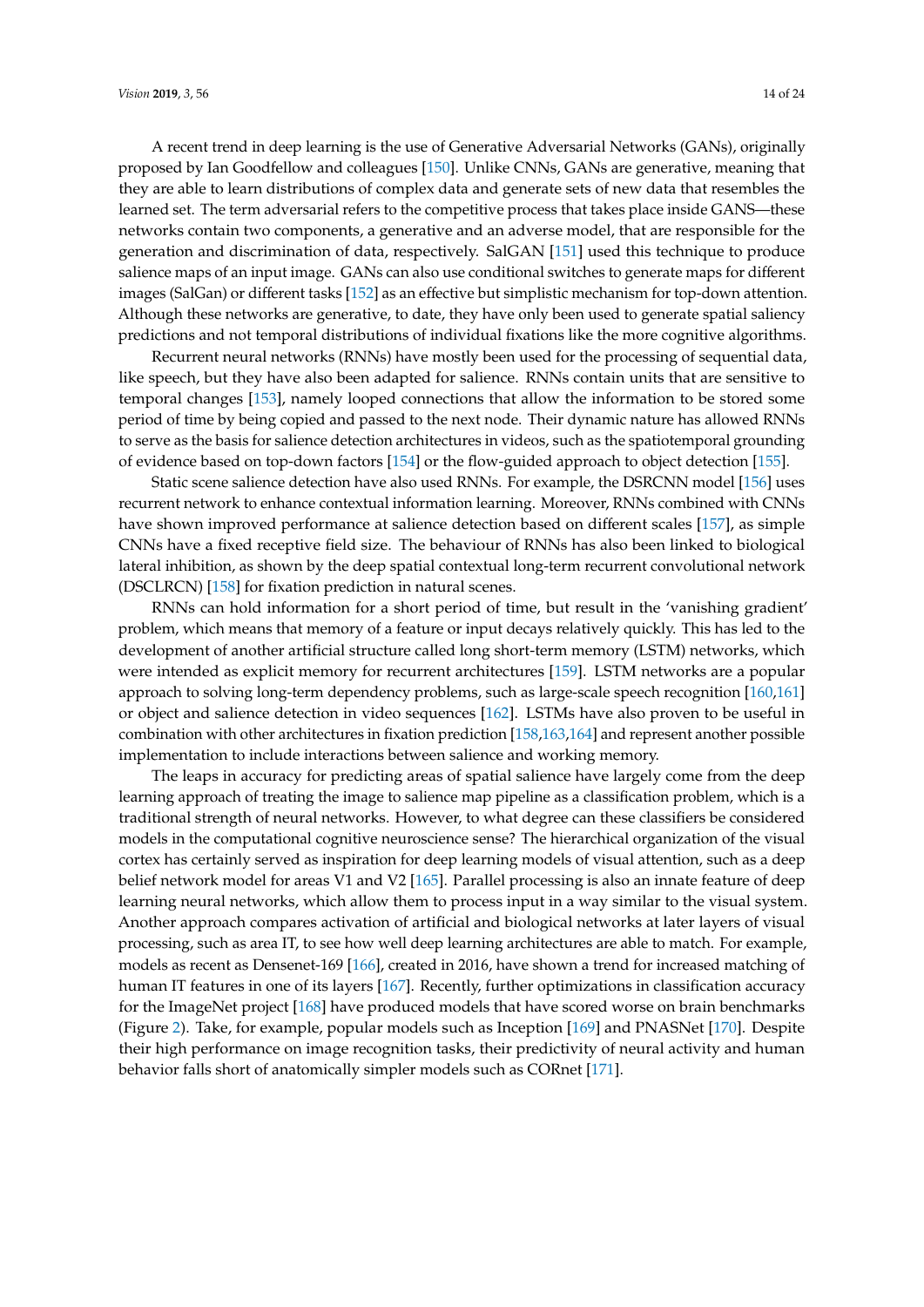<span id="page-14-0"></span>

and inferior temporal (IT) regions, as well as human behavior performance. Adapted from "Brain-Score: which artificial neural network for object recognition is most brain-like?" by Schrimpf et al., 2018 [\[167\]](#page-22-18), BioRxiv, 407007. Copyright 2018 by author. Reprinted with permission. **Figure 2.** The performance of popular Deep Learning models based on their ability to match human V4

# **6. Metrics and Evaluation.** *Biomagnetic 2018 by author.* **Reprinted with permission. Reprinted with permission. Reprinted with permission. Reprinted with permission. Reprinted with permission. Reprinted with permission.**

evaluation. Different metrics have been suggested to assess model performance, and the most frequently assessment and benchmark data based on eight different evaluation metrics. The benchmark website includes most recent attempts at salience performance but also interesting performance baselines like Despite the variety of approaches to salience modelling, there is still a lack of a standardized used sources is the MIT Saliency Benchmark [\[139\]](#page-21-15). It provides an open and free source for model the original Itti and Koch [\[1,](#page-16-0)[5\]](#page-16-4), central bias alone, and 'infinite humans' as a gold standard.

Most methods of assessment use location-based algorithms that measure the error between predicted and human fixations. For example, a simple correlation coefficient, or Pearson's linear coefficient, measures the linear correlation or dependence between two salience maps. If the two maps are not correlated, the coefficient would be 0. One characteristic instrument of these metrics is the area under the Receiver Operating Characteristic curve (AUC ROC), which estimates the trade-off between true positive and false positive values at different discrimination thresholds by verifying that true positives are labelled before negative values [\[132,](#page-21-8)[172\]](#page-23-3). One of the better AUC metrics and most commonly used for the evaluation task is the AUC-Judd [\[133](#page-21-9)[,173\]](#page-23-4). The AUC-Judd interprets fixations as a classification task, where a pixel of the map may be either salient or not by applying a threshold over the intensity value of the saliency map [\[174\]](#page-23-5). Each salient pixel matching human fixations on the map is considered a true positive value, whereas salient pixels over non-fixation areas are classified as false positive values. The final AUC score is then calculated and plotted as a trade-off between true and false positive values. The highest possible score may be 1, whereas a 0.5 score is considered random. Another AUC approach is the AUC-Borji [\[175\]](#page-23-6) metric that treats the salience map as a binary classifier. Positive and negative samples are differentiated through various thresholds. True positive values are then considered as values that exceed threshold at fixation locations, while false positive values are the values that exceed threshold at random locations. This approach differs from the AUC-Judd approach in that the threshold is set based on a fixed step size, and the false positive rate is calculated based on approximation of the Judd calculation. The shuffled AUC approach is also based on Ali Borji's approach [\[175\]](#page-23-6) but is additionally sensitive to centre bias. This metric shows whether a model has used centre bias for its predictions and imposes a penalty for this.

The Kullback-Leibler (KL) divergence [\[176\]](#page-23-7) is a measure based on distribution. It evaluates the difference between the distribution of two different saliency maps, and measures information lost during the estimation of a fixation map with regards to the salience map. The lower the KL divergence value, the better is the approximation to ground truth in a salience map. However, the KL measure is extremely sensitive to zero values, which leads to a large penalty on the overall score if the predictions are deemed insufficient and sporadic.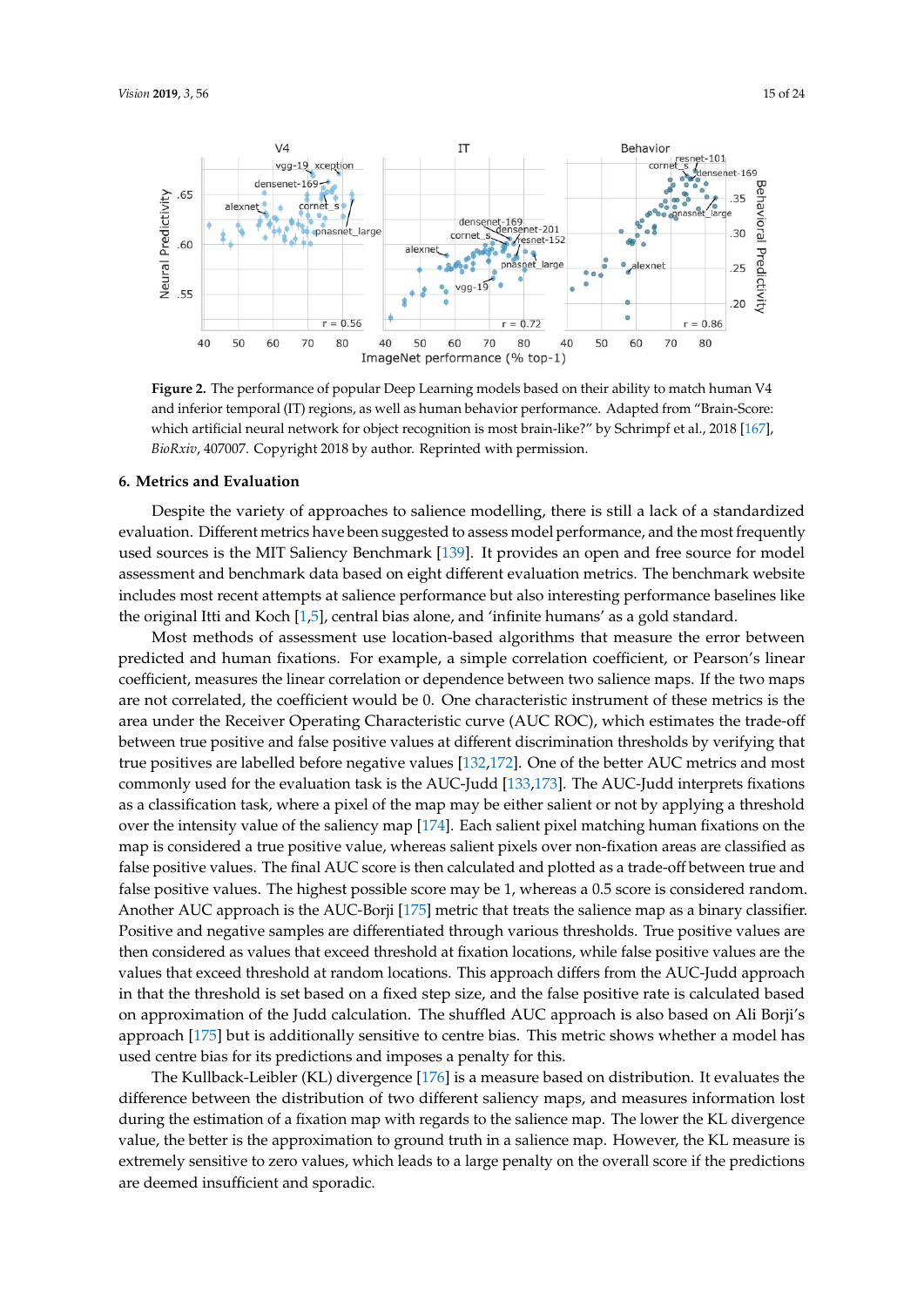Other options have been suggested such as the Earth Mover Distance (EMD) and the Normalized scanpath Salience (NSS), but these evaluation metrics have been adapted mostly for computer vision and based solely on spatial performance, whereas shifts of visual attention happen over time. Many of the classic salience models based off of Itti and Koch do use temporal layers to make predictions of fixation latencies, but even these show poor performance against human latency distributions [\[177\]](#page-23-8). Additionally, the existing metrics focus on the level of similarity between ground truth based on human data and the model data, but they do not take into account the cognitive basis underlying visual salience.

Although most models focus on the accuracy of classification, we can learn much about the differences between biological and artificial networks by finding examples where the predictions differ. Nguyen and colleagues [\[178\]](#page-23-9) demonstrate this by generating images that DLNNs are unable to recognize but that a person would easily be able to. This demonstrates that an important factor in making human-like models is in the types of mistakes that humans and DLNNs tend to make. One of such models has already been mentioned in the current review [\[32\]](#page-17-14), and it predicts human fixations at a decent level, while making similar mistakes to humans.

#### **7. Conclusions**

Roughly 20 years of salience model research has produced many excellent approaches that have improved our understanding of the visual processing stream. Various models have been created after the seminal Itti and Koch architecture, each bringing their own contributions, such as prediction accuracy, modelling additional tasks, the addition of object features and the inclusion of additional theoretical frameworks. Not every model had the same focus on all aspects of the five contributions we highlighted, i.e., either on the theoretical, neural, spatial, temporal, or computational aspects, but the overall progress in the field has been to push the boundaries in all of these directions.

One trend we would like to highlight, however, has been a recent shift away from visual attention modelling and toward fixation classification. The trending deep learning approaches are a very powerful computational tool; however, their current focus is not to explain visual processes but to reach state-of-the-art performance on spatial predictions. Due to this, important characteristics of visual attention, such as its temporal component and error production, have been widely ignored. The spectrum of existing powerful neural architectures, such as convolutional and recurrent neural networks, should provide a means of considering the temporal factors inherent to visual processes. We propose that an area of opportunity in the field is the exploration evaluation metrics that would account for all the above-mentioned aspects. Most current metrics are aimed at purely classification accuracy and focus on their ability to predict spatial locations, matching, and even surpassing human performance. While this trend has shown a great deal of success, the field of computational cognitive neuroscience should continue its goal of making biologically accurate and computationally powerful improvements to the Itti and Koch model for a deeper understanding of human visual attention processes. While we recognize the importance of purely computational approaches to visual attention directed at robotic vision, we suppose that the cognitive neuroscience community should shift its focus to a biologically and theoretically plausible approach at modelling visual attention. Instead of testing the limits of deep learning architectures, deep learning should be adopted as a means of testing cognitive theories and incorporating neural foundations of visual attention into the models. In particular, we suggest that testing our models against temporal distributions of attentional shifts, typical errors that humans make in visual processing and matching neural signatures of specific tasks will only improve the field going forward.

**Author Contributions:** The following individual author contributions were made: writing—original draft preparation, S.K.; writing—review and editing, S.K. and W.J.M.; supervision, W.J.M.

**Funding:** This work is supported in part by the HSE academic fund program for the scientific research lab "Vision Modelling Lab".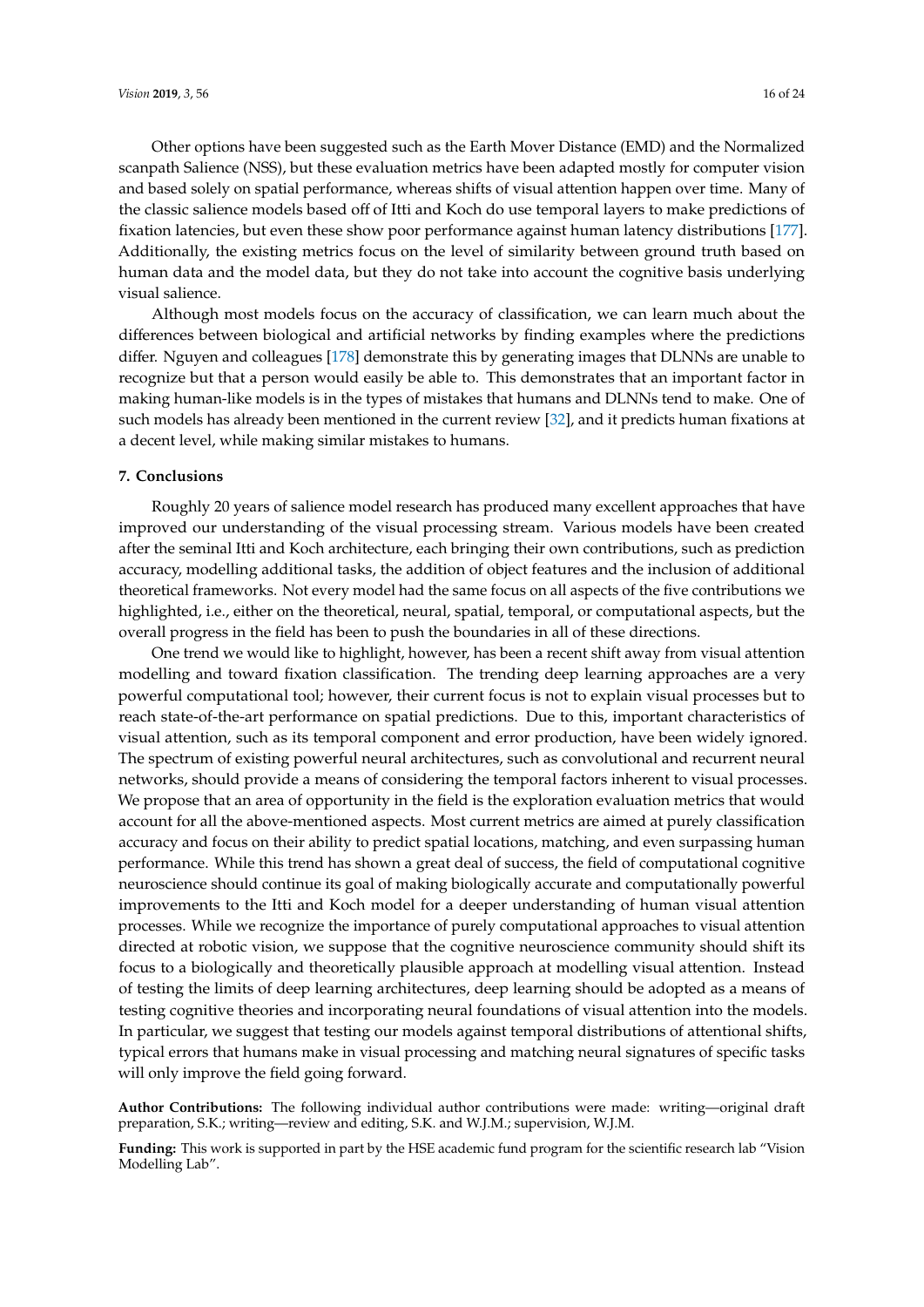**Acknowledgments:** We would like to thank James DiCarlo, Christopher Shay, and Martin Schrimpf for their kind advice and permission to use materials. We are also grateful to our reviewers and editors for their extensive help and advice during revisions.

**Conflicts of Interest:** The authors declare no conflict of interest.

# <span id="page-16-16"></span>**Appendix A**

The GVBS Toolbox [\[179\]](#page-23-10) is available for open download at http://[www.vision.caltech.edu](http://www.vision.caltech.edu/~{}harel/share/gbvs.php)/~{}harel/ share/[gbvs.php](http://www.vision.caltech.edu/~{}harel/share/gbvs.php)

There have also been computer toolboxes created based on the Itti and Koch architecture. The practical implementations of the initial model of bottom-up visual salience may be found in the Neuromorphic Visual Toolbox (NVT) [\[180\]](#page-23-11) available at http://[ilab.usc.edu](http://ilab.usc.edu/toolkit/)/toolkit/ and the Saliency Toolbox [\[181\]](#page-23-12) avalable at http://[www.saliencytoolbox.net](http://www.saliencytoolbox.net/)/.

## <span id="page-16-17"></span>**Appendix B**

The benchmark datasets mentioned in the current article are the MIT Dataset [\[130\]](#page-21-6), the Toronto Dataset [\[182\]](#page-23-13), the Kootstra Dataset [\[183\]](#page-23-14), the Cerf Dataset (FIFA dataset) [\[184\]](#page-23-15), the ImgSal Dataset [\[185\]](#page-23-16), and the CAT2000 dataset [\[186\]](#page-23-17)

# **References**

- <span id="page-16-0"></span>1. Itti, L.; Koch, C. Computational modelling of visual attention. *Nat. Rev. Neurosci.* **2001**, *2*, 194–203. [\[CrossRef\]](http://dx.doi.org/10.1038/35058500) [\[PubMed\]](http://www.ncbi.nlm.nih.gov/pubmed/11256080)
- <span id="page-16-1"></span>2. Koch, C.; Ullman, S. Shifts in selective visual attention: Towards the underlying neural circuitry. *Hum. Neurobiol.* **1985**, *4*, 219–227. [\[PubMed\]](http://www.ncbi.nlm.nih.gov/pubmed/3836989)
- <span id="page-16-2"></span>3. Niebur, E.; Koch, C. Control of selective visual attention: Modeling the "where" pathway. In *Advances in Neural Information Processing Systems*; Touretzky, D.S., Mozer, M.C., Hasselmo, M.E., Eds.; MIT Press: Cambridge, MA, USA, 1996; Volume 8, pp. 802–808.
- <span id="page-16-3"></span>4. Itti, L.; Koch, C.; Niebur, E. A model of saliency-based visual attention for rapid scene analysis. *IEEE Trans. Pattern Anal. Mach. Intell.* **1998**, *20*, 1254–1259. [\[CrossRef\]](http://dx.doi.org/10.1109/34.730558)
- <span id="page-16-4"></span>5. Itti, L.; Koch, C. A saliency-based search mechanism for overt and covert shifts of visual attention. *Vis. Res.* **2000**, *40*, 1489–1506. [\[CrossRef\]](http://dx.doi.org/10.1016/S0042-6989(99)00163-7)
- <span id="page-16-5"></span>6. Dacey, D.; Packer, O.S.; Diller, L.; Brainard, D.; Peterson, B.; Lee, B. Center surround receptive field structure of cone bipolar cells in primate retina. *Vis. Res.* **2000**, *40*, 1801–1811. [\[CrossRef\]](http://dx.doi.org/10.1016/S0042-6989(00)00039-0)
- <span id="page-16-6"></span>7. Burkitt, A.N. A Review of the Integrate-and-fire Neuron Model: I. Homogeneous Synaptic Input. *Biol. Cybern.* **2006**, *95*, 1–19. [\[CrossRef\]](http://dx.doi.org/10.1007/s00422-006-0068-6)
- <span id="page-16-7"></span>8. Lee, D.K.; Itti, L.; Koch, C.; Braun, J. Attention activates winner-take-all competition among visual filters. *Nat. Neurosci.* **1999**, *2*, 375–381. [\[CrossRef\]](http://dx.doi.org/10.1038/7286)
- <span id="page-16-8"></span>9. Posner, M.I.; Rafal, R.D.; Choate, L.S.; Vaughan, J. Inhibition of return: Neural basis and function. *Cogn. Neuropsychol.* **1985**, *2*, 211–228. [\[CrossRef\]](http://dx.doi.org/10.1080/02643298508252866)
- <span id="page-16-14"></span>10. Klein, R.M.; MacInnes, W.J. Inhibition of Return is a Foraging Facilitator in Visual Search. *Psychol. Sci.* **1999**, *10*, 346–352. [\[CrossRef\]](http://dx.doi.org/10.1111/1467-9280.00166)
- <span id="page-16-9"></span>11. Klein, R.M. Inhibition of return. *Trends Cogn. Sci.* **2000**, *4*, 138–147. [\[CrossRef\]](http://dx.doi.org/10.1016/S1364-6613(00)01452-2)
- <span id="page-16-10"></span>12. Kuffler, S.W. Discharge Patterns And Functional Organization Of Mammalian Retina. *J. Neurophysiol.* **1953**, *16*, 37–68. [\[CrossRef\]](http://dx.doi.org/10.1152/jn.1953.16.1.37) [\[PubMed\]](http://www.ncbi.nlm.nih.gov/pubmed/13035466)
- <span id="page-16-11"></span>13. Li, Y.; Zhou, Y.; Yan, J.; Niu, Z.; Yang, J. Visual Saliency Based on Conditional Entropy. *Lect. Notes Comput. Sci.* **2010**, 246–257. [\[CrossRef\]](http://dx.doi.org/10.1007/978-3-642-12307-8_23)
- <span id="page-16-12"></span>14. Marques, O.; Mayron, L.M.; Borba, G.B.; Gamba, H.R. Using visual attention to extract regions of interest in the context of image retrieval. In Proceedings of the 44th Annual Southeast Regional Conference on-ACM-SE 44, Melbourne, FL, USA, 10–12 March 2006. [\[CrossRef\]](http://dx.doi.org/10.1145/1185448.1185588)
- <span id="page-16-13"></span>15. Treisman, A.M.; Gelade, G. A feature-integration theory of attention. *Cogn. Psychol.* **1980**, *12*, 97–136. [\[CrossRef\]](http://dx.doi.org/10.1016/0010-0285(80)90005-5)
- <span id="page-16-15"></span>16. Klein, R. Inhibitory tagging system facilitates visual search. *Nature* **1988**, *334*, 430–431. [\[CrossRef\]](http://dx.doi.org/10.1038/334430a0)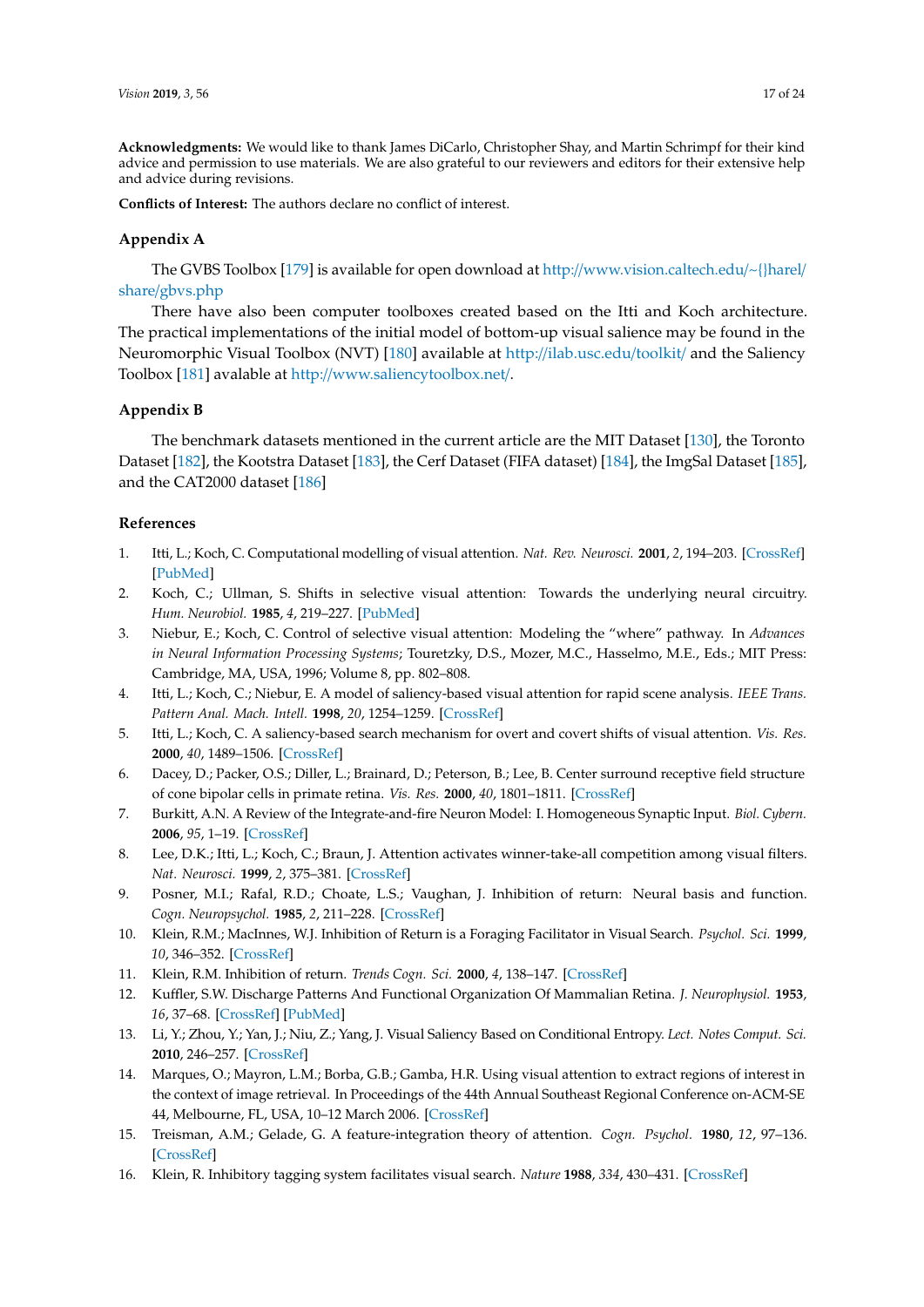- <span id="page-17-0"></span>17. Bisley, J.W.; Mirpour, K. The neural instantiation of a priority map. *Curr. Opin. Psychol.* **2019**, *29*, 108–112. [\[CrossRef\]](http://dx.doi.org/10.1016/j.copsyc.2019.01.002)
- <span id="page-17-1"></span>18. Adeli, H.; Vitu, F.; Zelinsky, G.J. A Model of the Superior Colliculus Predicts Fixation Locations during Scene Viewing and Visual Search. *J. Neurosci.* **2016**, *37*, 1453–1467. [\[CrossRef\]](http://dx.doi.org/10.1523/JNEUROSCI.0825-16.2016)
- <span id="page-17-2"></span>19. Sparks, D.L.; Hartwich-Young, R. The deep layers of the superior colliculus. *Rev. Oculomot. Res.* **1989**, *3*, 213–255.
- <span id="page-17-3"></span>20. Henderson, J.M.; Shinkareva, S.V.; Wang, J.; Luke, S.G.; Olejarczyk, J. Predicting Cognitive State from Eye Movements. *PLoS ONE* **2013**, *8*, e64937. [\[CrossRef\]](http://dx.doi.org/10.1371/journal.pone.0064937)
- <span id="page-17-4"></span>21. Haji-Abolhassani, A.; Clark, J.J. An inverse Yarbus process: Predicting observers' task from eye movement patterns. *Vis. Res.* **2014**, *103*, 127–142. [\[CrossRef\]](http://dx.doi.org/10.1016/j.visres.2014.08.014)
- <span id="page-17-5"></span>22. Mirpour, K.; Bolandnazar, Z.; Bisley, J.W. Neurons in FEF keep track of items that have been previously fixated in free viewing visual search. *J. Neurosci.* **2019**, *39*, 2114–2124. [\[CrossRef\]](http://dx.doi.org/10.1523/JNEUROSCI.1767-18.2018)
- <span id="page-17-6"></span>23. Goodale, M.A.; Milner, A.D. Separate visual pathways for perception and action. *Trends Neurosci.* **1992**, *15*, 20–25. [\[CrossRef\]](http://dx.doi.org/10.1016/0166-2236(92)90344-8)
- <span id="page-17-22"></span>24. Ungerleider, L.G.; Haxby, J.V. 'What' and 'where' in the human brain. *Curr. Opin. Neurobiol.* **1994**, *4*, 157–165. [\[CrossRef\]](http://dx.doi.org/10.1016/0959-4388(94)90066-3)
- <span id="page-17-7"></span>25. Ungerleider, L.G.; Mishkin, M. Two cortical visual systems. In *Analysis of Visual Behavior*; Ingle, D.J., Goodale, M.A., Mansfield, R.J.W., Eds.; MIT Press: Cambridge, MA, USA, 1982; pp. 549–586.
- <span id="page-17-8"></span>26. Subramanian, J.; Colby, C.L. Shape selectivity and remapping in dorsal stream visual area LIP. *J. Neurophysiol.* **2014**, *111*, 613–627. [\[CrossRef\]](http://dx.doi.org/10.1152/jn.00841.2011) [\[PubMed\]](http://www.ncbi.nlm.nih.gov/pubmed/24225538)
- <span id="page-17-9"></span>27. Kravitz, D.J.; Saleem, K.S.; Baker, C.I.; Ungerleider, L.G.; Mishkin, M. The ventral visual pathway: An expanded neural framework for the processing of object quality. *Trends Cogn. Sci.* **2013**, *17*, 26–49. [\[CrossRef\]](http://dx.doi.org/10.1016/j.tics.2012.10.011) [\[PubMed\]](http://www.ncbi.nlm.nih.gov/pubmed/23265839)
- <span id="page-17-10"></span>28. Corbetta, M.; Shulman, G.L. Control of goal-directed and stimulus-driven attention in the brain. *Nat. Rev. Neurosci.* **2002**, *3*, 201–215. [\[CrossRef\]](http://dx.doi.org/10.1038/nrn755) [\[PubMed\]](http://www.ncbi.nlm.nih.gov/pubmed/11994752)
- <span id="page-17-11"></span>29. Yarbus, A.L. *Eye Movements and Vision*; Plenum Press: New York, NY, USA, 1967.
- <span id="page-17-12"></span>30. MacInnes, W.J.; Hunt, A.R.; Clarke, A.; Dodd, M.D. A Generative Model of Cognitive State from Task and Eye Movements. *Cogn. Comput.* **2018**, *10*, 703–717. [\[CrossRef\]](http://dx.doi.org/10.1007/s12559-018-9558-9) [\[PubMed\]](http://www.ncbi.nlm.nih.gov/pubmed/30740186)
- <span id="page-17-13"></span>31. Borji, A.; Sihite, D.N.; Itti, L. Probabilistic learning of task-specific visual attention. In Proceedings of the IEEE Conference on Computer Vision and Pattern Recognition, Providence, RI, USA, 16–21 June 2012. [\[CrossRef\]](http://dx.doi.org/10.1109/cvpr.2012.6247710)
- <span id="page-17-14"></span>32. Kanan, C.; Tong, M.H.; Zhang, L.; Cottrell, G.W. SUN: Top-down saliency using natural statistics. *Vis. Cogn.* **2009**, *17*, 979–1003. [\[CrossRef\]](http://dx.doi.org/10.1080/13506280902771138)
- <span id="page-17-15"></span>33. Donner, T.; Kettermann, A.; Diesch, E.; Ostendorf, F.; Villringer, A.; Brandt, S.A. Involvement of the human frontal eye field and multiple parietal areas in covert visual selection during conjunction search. *Eur. J. Neurosci.* **2000**, *12*, 3407–3414. [\[CrossRef\]](http://dx.doi.org/10.1046/j.1460-9568.2000.00223.x)
- <span id="page-17-16"></span>34. Suzuki, M.; Gottlieb, J. Distinct neural mechanisms of distractor suppression in the frontal and parietal lobe. *Nat. Neurosci.* **2013**, *16*, 98–104. [\[CrossRef\]](http://dx.doi.org/10.1038/nn.3282)
- <span id="page-17-17"></span>35. Buschman, T.J.; Miller, E.K. Top-Down Versus Bottom-Up Control of Attention in the Prefrontal and Posterior Parietal Cortices. *Science* **2007**, *315*, 1860–1862. [\[CrossRef\]](http://dx.doi.org/10.1126/science.1138071)
- <span id="page-17-18"></span>36. Buschman, T.J.; Miller, E.K. Shifting the Spotlight of Attention: Evidence for Discrete Computations in Cognition. *Front. Hum. Neurosci.* **2010**, *4*, 194. [\[CrossRef\]](http://dx.doi.org/10.3389/fnhum.2010.00194) [\[PubMed\]](http://www.ncbi.nlm.nih.gov/pubmed/21119775)
- 37. Corbetta, M.; Miezin, F.; Shulman, G.; Petersen, S. A PET study of visuospatial attention. *J. Neurosci.* **1993**, *13*, 1202–1226. [\[CrossRef\]](http://dx.doi.org/10.1523/JNEUROSCI.13-03-01202.1993) [\[PubMed\]](http://www.ncbi.nlm.nih.gov/pubmed/8441008)
- <span id="page-17-19"></span>38. Corbetta, M.; Akbudak, E.; Conturo, T.E.; Snyder, A.Z.; Ollinger, J.M.; Linenweber, M.R.; Petersen, S.E.; Raichle, M.E.; Van Essen, D.C.; Drury, H.A.; et al. A common network of functional areas for attention and eye movements. *Neuron* **1998**, *21*, 761–773. [\[CrossRef\]](http://dx.doi.org/10.1016/S0896-6273(00)80593-0)
- <span id="page-17-20"></span>39. Liu, T.; Slotnick, S.D.; Serences, J.T.; Yantis, S. Cortical mechanisms of feature-based attentional control. *Cereb. Cortex* **2003**, *13*, 1334–1343. [\[CrossRef\]](http://dx.doi.org/10.1093/cercor/bhg080)
- <span id="page-17-21"></span>40. Corbetta, M.; Shulman, G.L.; Miezin, F.M.; Petersen, S.E. Superior parietal cortex activation during spatial attention shifts and visual feature conjunction. *Science* **1995**, *270*, 802–805. [\[CrossRef\]](http://dx.doi.org/10.1126/science.270.5237.802)
- 41. Donner, T.H.; Kettermann, A.; Diesch, E.; Ostendorf, F.; Villringer, A.; Brandt, S.A. Visual feature and conjunction searches of equal difficulty engage only partially overlapping frontoparietal networks. *Neuroimage* **2002**, *15*, 16–25. [\[CrossRef\]](http://dx.doi.org/10.1006/nimg.2001.0951)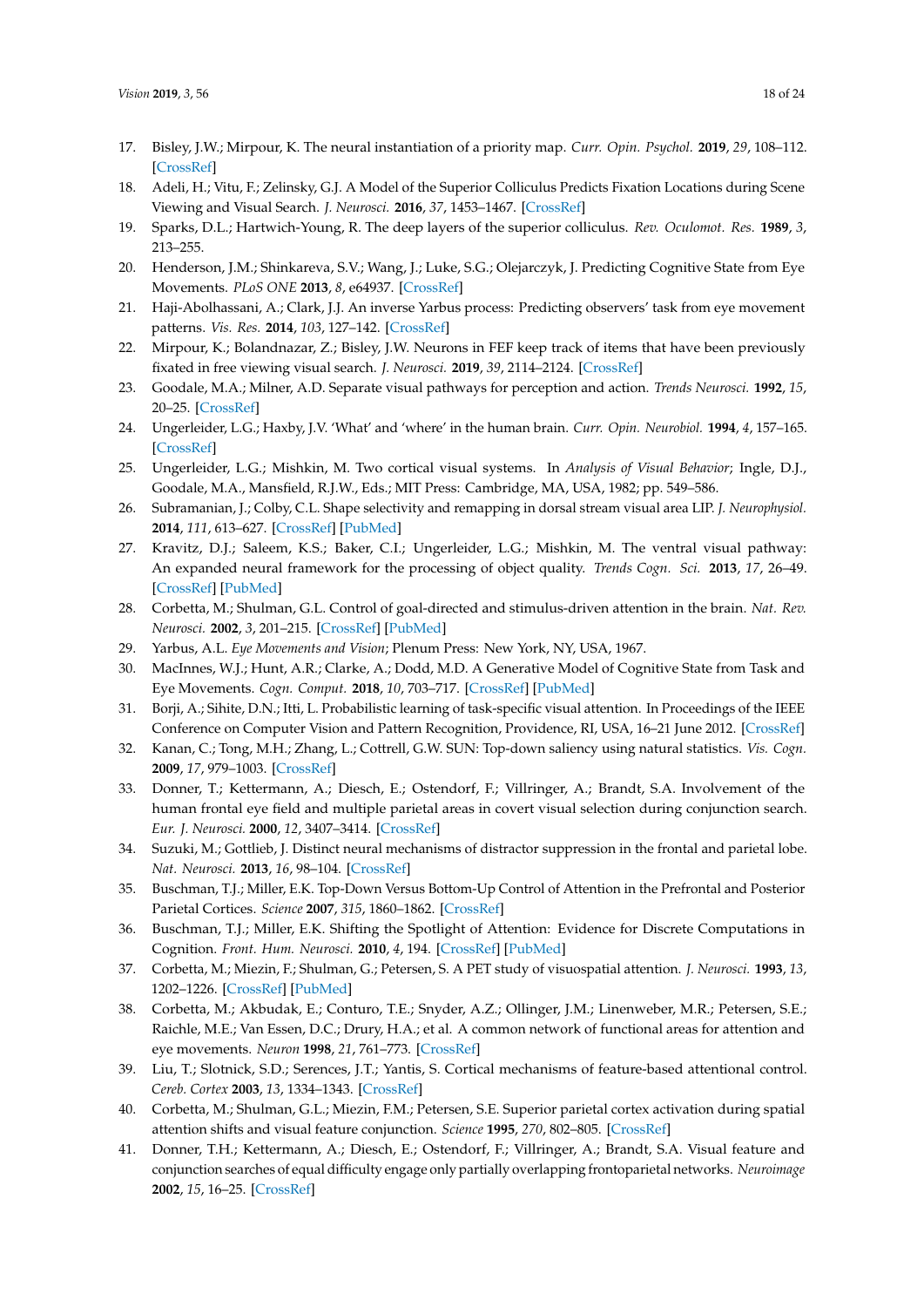- <span id="page-18-0"></span>42. Nobre, A.C.; Sebestyen, G.N.; Gitelman, D.R.; Frith, C.D.; Mesulam, M.M. Filtering of distractors during visual search studied by positron emission tomography. *Neuroimage* **2002**, *16*, 968–976. [\[CrossRef\]](http://dx.doi.org/10.1006/nimg.2002.1137)
- <span id="page-18-1"></span>43. Moore, T.; Fallah, M. Microstimulation of the frontal eye field and its effects on covert spatial attention. *J. Neurophysiol.* **2004**, *91*, 152–162. [\[CrossRef\]](http://dx.doi.org/10.1152/jn.00741.2002)
- <span id="page-18-2"></span>44. Wardak, C.; Ibos, G.; Duhamel, J.R.; Olivier, E. Contribution of the monkey frontal eye field to covert visual attention. *J. Neurosci.* **2006**, *26*, 4228–4235. [\[CrossRef\]](http://dx.doi.org/10.1523/JNEUROSCI.3336-05.2006)
- <span id="page-18-3"></span>45. Zhou, H.; Desimone, R. Feature-based attention in the frontal eye field and area V4 during visual search. *Neuron* **2011**, *70*, 1205–1217. [\[CrossRef\]](http://dx.doi.org/10.1016/j.neuron.2011.04.032)
- <span id="page-18-4"></span>46. Miller, B.T.; D'Esposito, M. Searching for "the Top" in Top-Down Control. *Neuron* **2005**, *48*, 535–538. [\[CrossRef\]](http://dx.doi.org/10.1016/j.neuron.2005.11.002) [\[PubMed\]](http://www.ncbi.nlm.nih.gov/pubmed/16301170)
- <span id="page-18-5"></span>47. Egeth, H.E.; Leonard, C.J.; Leber, A.B. Why salience is not enough: Reflections on top-down selection in vision. *Acta Psychol.* **2010**, *135*, 130–132. [\[CrossRef\]](http://dx.doi.org/10.1016/j.actpsy.2010.05.012) [\[PubMed\]](http://www.ncbi.nlm.nih.gov/pubmed/20580341)
- <span id="page-18-6"></span>48. Schall, J.D.; Cohen, J.Y. The neural basis of saccade target selection. In *The Oxford Handbook of Eye Movements*; Liversedge, S.P., Gilchrist, I.D., Everling, S., Eds.; Oxford University Press: Oxford, UK, 2012; pp. 357–374.
- <span id="page-18-7"></span>49. Rodriguez-Sanchez, A.J.; Simine, E.; Tsotsos, J.K. Attention and visual search. *Int. J. Neural Syst.* **2007**, *17*, 275–288. [\[CrossRef\]](http://dx.doi.org/10.1142/S0129065707001135)
- <span id="page-18-24"></span>50. Wolfe, J.M.; Gancarz, G. Guided Search 3.0. In *Basic and Clinical Applications of Vision Science*; Springer: Dordrecht, The Netherlands, 1997; pp. 189–192.
- 51. Fecteau, J.; Munoz, D. Salience, relevance, and firing: A priority map for target selection. *Trends Cogn. Sci.* **2006**, *10*, 382–390. [\[CrossRef\]](http://dx.doi.org/10.1016/j.tics.2006.06.011) [\[PubMed\]](http://www.ncbi.nlm.nih.gov/pubmed/16843702)
- <span id="page-18-8"></span>52. Desimone, R.; Duncan, J. Neural Mechanisms of Selective Visual Attention. *Annu. Rev. Neurosci.* **1995**, *18*, 193–222. [\[CrossRef\]](http://dx.doi.org/10.1146/annurev.ne.18.030195.001205)
- <span id="page-18-9"></span>53. Wolfe, J.M.; Horowitz, T.S. Five factors that guide attention in visual search. *Nat. Hum. Behav.* **2017**, *1*, 0058. [\[CrossRef\]](http://dx.doi.org/10.1038/s41562-017-0058)
- <span id="page-18-10"></span>54. Veale, R.; Hafed, Z.M.; Yoshida, M. How is visual salience computed in the brain? Insights from behaviour, neurobiology and modelling. *Philos. Trans. R. Soc. B Biol. Sci.* **2017**, *372*, 20160113. [\[CrossRef\]](http://dx.doi.org/10.1098/rstb.2016.0113)
- <span id="page-18-12"></span>55. Schiller, P.H.; Stryker, M. Single-unit recording and stimulation in superior colliculus of the alert rhesus monkey. *J. Neurophysiol.* **1972**, *35*, 915–924. [\[CrossRef\]](http://dx.doi.org/10.1152/jn.1972.35.6.915)
- 56. Schiller, P.H.; Chou, I.H. The effects of frontal eye field and dorsomedial frontal cortex lesions on visually guided eye movements. *Nat. Neurosci.* **1998**, *1*, 248. [\[CrossRef\]](http://dx.doi.org/10.1038/693)
- <span id="page-18-11"></span>57. Frintrop, S.; Rome, E.; Christensen, H.I. Computational visual attention systems and their cognitive foundations. *ACM Trans. Appl. Percept.* **2010**, *7*, 1–39. [\[CrossRef\]](http://dx.doi.org/10.1145/1658349.1658355)
- <span id="page-18-13"></span>58. Munoz, D.P.; Everling, S. Look away: The anti-saccade task and the voluntary control of eye movement. *Nat. Rev. Neurosci.* **2004**, *5*, 218–228. [\[CrossRef\]](http://dx.doi.org/10.1038/nrn1345) [\[PubMed\]](http://www.ncbi.nlm.nih.gov/pubmed/14976521)
- <span id="page-18-14"></span>59. Wolfe, J.M.; Horowitz, T.S. What attributes guide the deployment of visual attention and how do they do it? *Nat. Rev. Neurosci.* **2004**, *5*, 495–501. [\[CrossRef\]](http://dx.doi.org/10.1038/nrn1411) [\[PubMed\]](http://www.ncbi.nlm.nih.gov/pubmed/15152199)
- <span id="page-18-15"></span>60. Broadbent, D.E. *Perception and Communication*; Elsevier: Amsterdam, The Netherlands, 2013.
- <span id="page-18-16"></span>61. Walther, D.; Itti, L.; Riesenhuber, M.; Poggio, T.; Koch, C. Attentional selection for object recognition—A gentle way. In *International Workshop on Biologically Motivated Computer Vision*; Springer: Berlin/Heidelberg, Germany, 2002; pp. 472–479.
- <span id="page-18-17"></span>62. Riesenhuber, M.; Poggio, T. Neural mechanisms of object recognition. *Curr. Opin. Neurobiol.* **2002**, *12*, 162–168. [\[CrossRef\]](http://dx.doi.org/10.1016/S0959-4388(02)00304-5)
- <span id="page-18-18"></span>63. Tipper, S.P.; Weaver, B.; Jerreat, L.M.; Burak, A.L. Object-based and environment-based inhibition of return of visual attention. *J. Exp. Psychol. Hum. Percept. Perform.* **1994**, *20*, 478. [\[CrossRef\]](http://dx.doi.org/10.1037/0096-1523.20.3.478)
- <span id="page-18-19"></span>64. Draper, B.A.; Lionelle, A. Evaluation of selective attention under similarity transformations. *Comput. Vis. Image Underst.* **2005**, *100*, 152–171. [\[CrossRef\]](http://dx.doi.org/10.1016/j.cviu.2004.08.006)
- <span id="page-18-20"></span>65. Eriksen, C.W.; James, J.D.S. Visual attention within and around the field of focal attention: A zoom lens model. *Percept. Psychophys.* **1986**, *40*, 225–240. [\[CrossRef\]](http://dx.doi.org/10.3758/BF03211502)
- <span id="page-18-21"></span>66. Posner, M.I. Orienting of attention. *Q. J. Exp. Psychol.* **1980**, *32*, 3–25. [\[CrossRef\]](http://dx.doi.org/10.1080/00335558008248231)
- <span id="page-18-22"></span>67. Wolfe, J.M. Guided Search 2.0 A revised model of visual search. *Psychon. Bull. Rev.* **1994**, *1*, 202–238. [\[CrossRef\]](http://dx.doi.org/10.3758/BF03200774)
- <span id="page-18-23"></span>68. Navalpakkam, V.; Itti, L. Modeling the influence of task on attention. *Vis. Res.* **2005**, *45*, 205–231. [\[CrossRef\]](http://dx.doi.org/10.1016/j.visres.2004.07.042)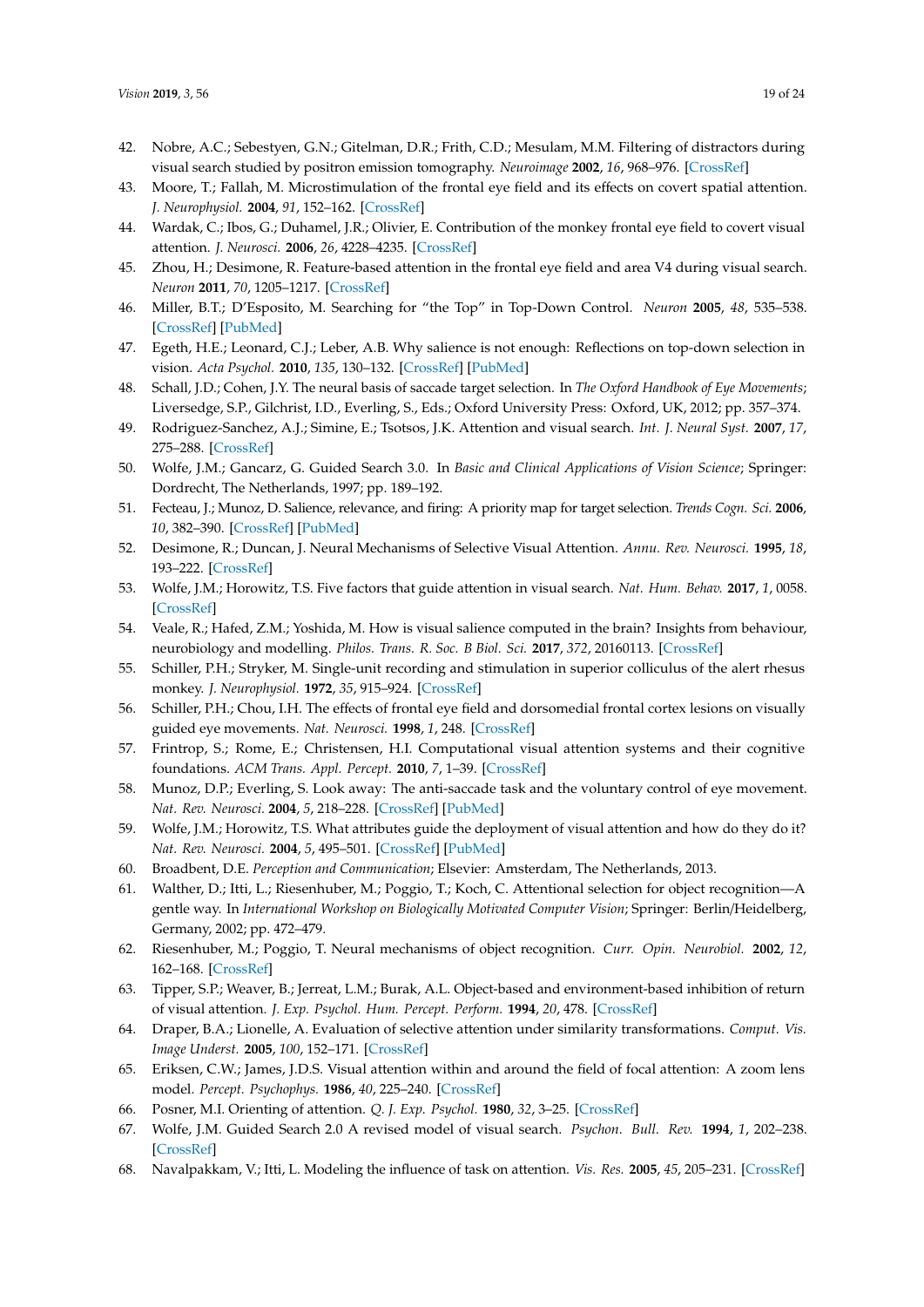- <span id="page-19-0"></span>69. Awh, E.; Vogel, E.K.; Oh, S.-H. Interactions between attention and working memory. *Neuroscience* **2006**, *139*, 201–208. [\[CrossRef\]](http://dx.doi.org/10.1016/j.neuroscience.2005.08.023)
- <span id="page-19-1"></span>70. Fougnie, D. The relationship between attention and working memory. In *New Research on Short-Term Memory*; Johansen, N.B., Ed.; Nova Science Publishers: New York, NY, USA, 2008; pp. 1–45.
- <span id="page-19-2"></span>71. Rosen, M.L.; Stern, C.E.; Somers, D.C. Long-term memory guidance of visuospatial attention in a change-detection paradigm. *Front. Psychol.* **2014**, *5*, 266. [\[CrossRef\]](http://dx.doi.org/10.3389/fpsyg.2014.00266) [\[PubMed\]](http://www.ncbi.nlm.nih.gov/pubmed/24744744)
- <span id="page-19-3"></span>72. Harel, J.; Koch, C.; Perona, P. Graph-based visual saliency. In *Advances in Neural Information Processing Systems*; The MIT Press: Cambridge, MA, USA, 2007; pp. 545–552.
- <span id="page-19-4"></span>73. Hopf, J.M. Attention to Features Precedes Attention to Locations in Visual Search: Evidence from Electromagnetic Brain Responses in Humans. *J. Neurosci.* **2004**, *24*, 1822–1832. [\[CrossRef\]](http://dx.doi.org/10.1523/JNEUROSCI.3564-03.2004) [\[PubMed\]](http://www.ncbi.nlm.nih.gov/pubmed/14985422)
- <span id="page-19-5"></span>74. Li, Z. A saliency map in primary visual cortex. *Trends Cogn. Sci.* **2002**, *6*, 9–16. [\[CrossRef\]](http://dx.doi.org/10.1016/S1364-6613(00)01817-9)
- <span id="page-19-6"></span>75. Koene, A.R.; Li, Z. Feature-specific interactions in salience from combined feature contrasts: Evidence for a bottom–up saliency map in V1. *J. Vis.* **2007**, *7*, 6. [\[CrossRef\]](http://dx.doi.org/10.1167/7.7.6) [\[PubMed\]](http://www.ncbi.nlm.nih.gov/pubmed/17685802)
- <span id="page-19-7"></span>76. Horwitz, G.D.; Albright, T.D. Paucity of chromatic linear motion detectors in macaque V1. *J. Vis.* **2005**, *5*, 4. [\[CrossRef\]](http://dx.doi.org/10.1167/5.6.4) [\[PubMed\]](http://www.ncbi.nlm.nih.gov/pubmed/16097865)
- <span id="page-19-8"></span>77. Ts'o, D.Y.; Gilbert, C.D. The organization of chromatic and spatial interactions in the primate striate cortex. *J. Neurosci.* **1988**, *8*, 1712–1727. [\[CrossRef\]](http://dx.doi.org/10.1523/JNEUROSCI.08-05-01712.1988)
- <span id="page-19-9"></span>78. Lennie, P.; Movshon, J.A. Coding of color and form in the geniculostriate visual pathway (invited review). *J. Opt. Soc. Am. A* **2005**, *22*, 2013. [\[CrossRef\]](http://dx.doi.org/10.1364/JOSAA.22.002013)
- <span id="page-19-10"></span>79. Garg, A.K.; Li, P.; Rashid, S.M.; Callaway, M.E. Color and orientation are jointly coded and spatially organized in primate primary visual cortex. *Science* **2019**, *364*, 1275–1279. [\[CrossRef\]](http://dx.doi.org/10.1126/science.aaw5868)
- <span id="page-19-11"></span>80. Park, S.J.; Shin, J.K.; Lee, M. Biologically inspired saliency map model for bottom-up visual attention. In *International Workshop on Biologically Motivated Computer Vision*; Springer: Berlin/Heidelberg, Germany, 2002; pp. 418–426.
- <span id="page-19-12"></span>81. Swindale, N.V. Neurophysiology: Parallel channels and redundant mechanisms in visual cortex. *Nature* **1986**, *322*, 775–776. [\[CrossRef\]](http://dx.doi.org/10.1038/322775a0)
- <span id="page-19-13"></span>82. Aboudib, A.; Gripon, V.; Coppin, G. A biologically inspired framework for visual information processing and an application on modeling bottom-up visual attention. *Cogn. Comput.* **2016**, *8*, 1007–1026. [\[CrossRef\]](http://dx.doi.org/10.1007/s12559-016-9430-8)
- <span id="page-19-14"></span>83. Hamker, F.H. Modeling feature-based attention as an active top-down inference process. *BioSystems* **2006**, *86*, 91–99. [\[CrossRef\]](http://dx.doi.org/10.1016/j.biosystems.2006.03.010) [\[PubMed\]](http://www.ncbi.nlm.nih.gov/pubmed/16843589)
- <span id="page-19-15"></span>84. Duncan, J. An adaptive coding model of neural function in prefrontal cortex. *Nat. Rev. Neurosci.* **2001**, *2*, 820–829. [\[CrossRef\]](http://dx.doi.org/10.1038/35097575) [\[PubMed\]](http://www.ncbi.nlm.nih.gov/pubmed/11715058)
- <span id="page-19-16"></span>85. Wu, S.; Amari, S.I.; Nakahara, H. Population coding and decoding in a neural field: A computational study. *Neural Comput.* **2002**, *14*, 999–1026. [\[CrossRef\]](http://dx.doi.org/10.1162/089976602753633367) [\[PubMed\]](http://www.ncbi.nlm.nih.gov/pubmed/11972905)
- <span id="page-19-17"></span>86. Wilder, J.D.; Kowler, E.; Schnitzer, B.S.; Gersch, T.M.; Dosher, B.A. Attention during active visual tasks: Counting, pointing, or simply looking. *Vis. Res.* **2009**, *49*, 1017–1031. [\[CrossRef\]](http://dx.doi.org/10.1016/j.visres.2008.04.032) [\[PubMed\]](http://www.ncbi.nlm.nih.gov/pubmed/18649913)
- <span id="page-19-18"></span>87. Wolfe, J.M.; Cave, K.R.; Franzel, S.L. Guided search: An alternative to the feature integration model for visual search. *J. Exp. Psychol. Hum. Percept. Perform.* **1989**, *15*, 419. [\[CrossRef\]](http://dx.doi.org/10.1037/0096-1523.15.3.419)
- <span id="page-19-19"></span>88. Julesz, B. A brief outline of the texton theory of human vision. *Trends Neurosci.* **1984**, *7*, 41–45. [\[CrossRef\]](http://dx.doi.org/10.1016/S0166-2236(84)80275-1)
- <span id="page-19-20"></span>89. Neisser, U. Visual search. *Sci. Am.* **1964**, *210*, 94–102. [\[CrossRef\]](http://dx.doi.org/10.1038/scientificamerican0664-94)
- <span id="page-19-21"></span>90. Wolfe, J.M. Guided search 4.0. In *Integrated Models of Cognitive Systems*; Gray, W.D., Ed.; Oxford University Press: New York, NY, USA, 2007; pp. 99–119.
- <span id="page-19-22"></span>91. Jiang, Y.V.; Swallow, K.M.; Rosenbaum, G.M. Guidance of spatial attention by incidental learning and endogenous cuing. Journal of experimental psychology. *Hum. Percept. Perform.* **2013**, *39*, 285–297. [\[CrossRef\]](http://dx.doi.org/10.1037/a0028022)
- <span id="page-19-23"></span>92. Soto, D.; Humphreys, G.W.; Rotshstein, P. Dissociating the neural mechanisms of memory based guidance of visual selection. *Proc. Natl. Acad. Sci. USA* **2007**, *104*, 17186–17191. [\[CrossRef\]](http://dx.doi.org/10.1073/pnas.0703706104)
- <span id="page-19-24"></span>93. Cave, K.R. The FeatureGate model of visual selection. *Psychol. Res.* **1999**, *62*, 182–194. [\[CrossRef\]](http://dx.doi.org/10.1007/s004260050050)
- <span id="page-19-25"></span>94. Cohen, R.A. Lateral Inhibition. *Encycl. Clin. Neuropsychol.* **2011**, 1436–1437. [\[CrossRef\]](http://dx.doi.org/10.1007/978-0-387-79948-3_1379)
- <span id="page-19-26"></span>95. Rao, R.P.; Ballard, D.H. Probabilistic models of attention based on iconic representations and predictive coding. In *Neurobiology of Attention*; Academic Press: New York, NY, USA, 2005; pp. 553–561.
- <span id="page-19-27"></span>96. Hinton, G.E.; Sejnowski, T.J. Learning and relearning in Boltzmann machines. *Parallel Distrib. Process. Explor. Microstruct. Cogn.* **1986**, *1*, 2.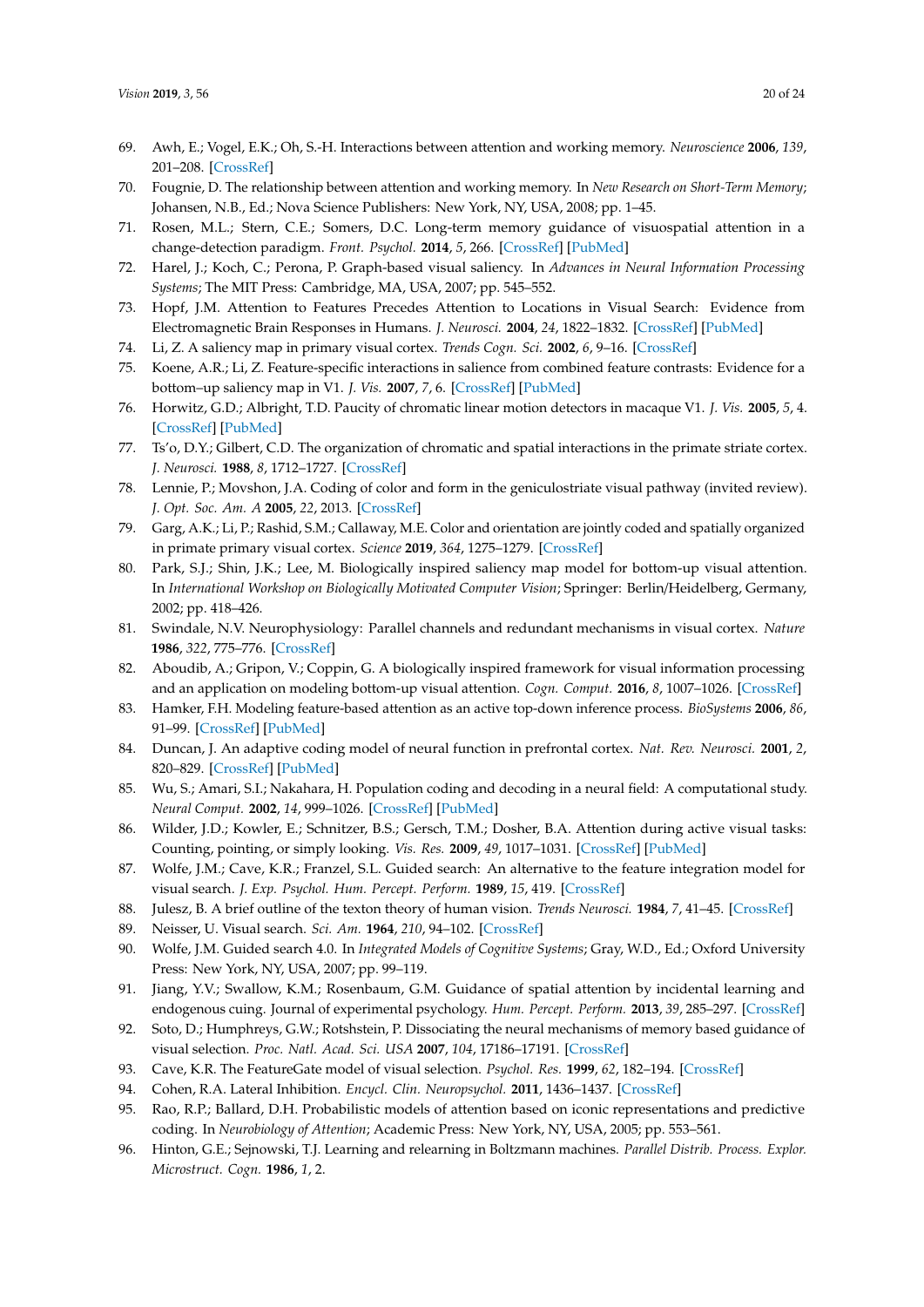- <span id="page-20-0"></span>97. Nowlan, S.J. Maximum likelihood competitive learning. In *Advances in Neural Information Processing Systems*; The MIT Press: Cambridge, MA, USA, 1990; pp. 574–582.
- <span id="page-20-1"></span>98. Rao, R.P.; Ballard, D.H. Predictive coding in the visual cortex: A functional interpretation of some extra-classical receptive-field effects. *Nat. Neurosci.* **1999**, *2*, 79. [\[CrossRef\]](http://dx.doi.org/10.1038/4580) [\[PubMed\]](http://www.ncbi.nlm.nih.gov/pubmed/10195184)
- <span id="page-20-2"></span>99. Mishkin, M.; Ungerleider, L.G.; Macko, K.A. Object vision and spatial vision: Two cortical pathways. *Trends Neurosci.* **1983**, *6*, 414–417. [\[CrossRef\]](http://dx.doi.org/10.1016/0166-2236(83)90190-X)
- <span id="page-20-3"></span>100. Rybak, I.A.; Gusakova, V.I.; Golovan, A.V.; Podladchikova, L.N.; Shevtsova, N.A. Attention-Guided Recognition Based on "What" and "Where": Representations: A Behavioral Model. In *Neurobiology of Attention*; Academic Press: New York, NY, USA, 2005; pp. 663–670.
- <span id="page-20-4"></span>101. Deco, G.; Rolls, E.T. A neurodynamical cortical model of visual attention and invariant object recognition. *Vis. Res.* **2004**, *44*, 621–642. [\[CrossRef\]](http://dx.doi.org/10.1016/j.visres.2003.09.037)
- <span id="page-20-5"></span>102. Norman, J. Two visual systems and two theories of perception: An attempt to reconcile the constructivist and ecological approaches. *Behav. Brain Sci.* **2002**, *25*, 73–96. [\[CrossRef\]](http://dx.doi.org/10.1017/S0140525X0200002X)
- <span id="page-20-6"></span>103. Rolls, E.T.; Aggelopoulos, N.C.; Zheng, F. The Receptive Fields of Inferior Temporal Cortex Neurons in Natural Scenes. *J. Neurosci.* **2003**, *23*, 339–348. [\[CrossRef\]](http://dx.doi.org/10.1523/JNEUROSCI.23-01-00339.2003)
- <span id="page-20-7"></span>104. Schenk, T.; McIntosh, R.D. Do we have independent visual streams for perception and action? *Cogn. Neurosci.* **2010**, *1*, 52–62. [\[CrossRef\]](http://dx.doi.org/10.1080/17588920903388950)
- <span id="page-20-8"></span>105. Milner, A.D.; Goodale, M.A. Two visual systems re-viewed. *Neuropsychologia* **2008**, *46*, 774–785. [\[CrossRef\]](http://dx.doi.org/10.1016/j.neuropsychologia.2007.10.005)
- <span id="page-20-9"></span>106. DiCarlo, J.J.; Zoccolan, D.; Rust, N.C. How Does the Brain Solve Visual Object Recognition? *Neuron* **2012**, *73*, 415–434. [\[CrossRef\]](http://dx.doi.org/10.1016/j.neuron.2012.01.010)
- 107. Stein, T.; Peelen, M.V. Object detection in natural scenes: Independent effects of spatial and category-based attention. *Atten. Percept. Psychophys.* **2017**, *79*, 738–752. [\[CrossRef\]](http://dx.doi.org/10.3758/s13414-017-1279-8) [\[PubMed\]](http://www.ncbi.nlm.nih.gov/pubmed/28138945)
- <span id="page-20-10"></span>108. Gauthier, I.; Tarr, M.J. Visual Object Recognition: Do We (Finally) Know More Now Than We Did? *Annu. Rev. Vis. Sci.* **2016**, *2*, 377–396. [\[CrossRef\]](http://dx.doi.org/10.1146/annurev-vision-111815-114621) [\[PubMed\]](http://www.ncbi.nlm.nih.gov/pubmed/28532357)
- <span id="page-20-11"></span>109. Pylyshyn, Z.W.; Storm, R.W. Tracking multiple independent targets: Evidence for a parallel tracking mechanism. *Spat. Vis.* **1988**, *3*, 179–197. [\[CrossRef\]](http://dx.doi.org/10.1163/156856888X00122) [\[PubMed\]](http://www.ncbi.nlm.nih.gov/pubmed/3153671)
- <span id="page-20-12"></span>110. Pylyshyn, Z.; Burkell, J.; Fisher, B.; Sears, C.; Schmidt, W.; Trick, L. Multiple parallel access in visual attention. *Can. J. Exp. Psychol.*/*Rev. Can. Psychol. Exp.* **1994**, *48*, 260. [\[CrossRef\]](http://dx.doi.org/10.1037/1196-1961.48.2.260)
- <span id="page-20-13"></span>111. Backer, G.; Mertsching, B.; Bollmann, M. Data-and model-driven gaze control for an active-vision system. *IEEE Trans. Pattern Anal. Mach. Intell.* **2001**, *23*, 1415–1429. [\[CrossRef\]](http://dx.doi.org/10.1109/34.977565)
- <span id="page-20-14"></span>112. Amari, S. Dynamics of pattern formation in lateral-inhibition type neural fields. *Biol. Cybern.* **1977**, *27*, 77–87. [\[CrossRef\]](http://dx.doi.org/10.1007/BF00337259)
- <span id="page-20-15"></span>113. Tipper, S.P.; Driver, J.; Weaver, B. Object-centred inhibition of return of visual attention. *Q. J. Exp. Psychol.* **1991**, *43*, 289–298. [\[CrossRef\]](http://dx.doi.org/10.1080/14640749108400971)
- <span id="page-20-16"></span>114. Sun, Y.; Fisher, R. Object-based visual attention for computer vision. *Artif. Intell.* **2003**, *146*, 77–123. [\[CrossRef\]](http://dx.doi.org/10.1016/S0004-3702(02)00399-5)
- <span id="page-20-17"></span>115. Duncan, J.; Humphreys, G.; Ward, R. Competitive brain activity in visual attention. *Curr. Opin. Neurobiol.* **1997**, *7*, 255–261. [\[CrossRef\]](http://dx.doi.org/10.1016/S0959-4388(97)80014-1)
- <span id="page-20-18"></span>116. Pelli, D.G.; Tillman, K.A. The uncrowded window of object recognition. *Nat. Neurosci.* **2008**, *11*, 1129–1135. [\[CrossRef\]](http://dx.doi.org/10.1038/nn.2187)
- <span id="page-20-19"></span>117. Oliva, A.; Torralba, A.; Castelhano, M.; Henderson, J. Top-down control of visual attention in object detection. In Proceedings of the 2003 International Conference on Image Processing (Cat. No.03CH37429), Barcelona, Spain, 14–17 September 2003.
- <span id="page-20-20"></span>118. Van der Voort van der Kleij, G.T.; van der Velde, F.; de Kamps, M. Learning Location Invariance for Object Recognition and Localization. *Lect. Notes Comput. Sci.* **2005**, 235–244. [\[CrossRef\]](http://dx.doi.org/10.1007/11565123_24)
- <span id="page-20-21"></span>119. Tsotsos, J.K.; Culhane, S.M.; Wai, W.Y.K.; Lai, Y.; Davis, N.; Nuflo, F. Modeling visual attention via selective tuning. *Artif. Intell.* **1995**, *78*, 507–545. [\[CrossRef\]](http://dx.doi.org/10.1016/0004-3702(95)00025-9)
- <span id="page-20-22"></span>120. Bruce, N.; Tsotsos, J. Saliency based on information maximization. In *Advances in Neural Information Processing Systems*; The MIT Press: Cambridge, MA, USA, 2006; pp. 155–162.
- <span id="page-20-23"></span>121. Shannon, C.E. A mathematical theory of communication. *Bell Syst. Tech. J.* **1948**, *27*, 379–423. [\[CrossRef\]](http://dx.doi.org/10.1002/j.1538-7305.1948.tb01338.x)
- <span id="page-20-24"></span>122. Olshausen, B.A.; Field, D.J. Emergence of simple-cell receptive field properties by learning a sparse code for natural images. *Nature* **1996**, *381*, 607–609. [\[CrossRef\]](http://dx.doi.org/10.1038/381607a0)
- <span id="page-20-25"></span>123. Schill, K. *A Model of Attention and Recognition by Information Maximization*; Neurobiology of Attention Academic Press: New York, NY, USA, 2005; pp. 671–676.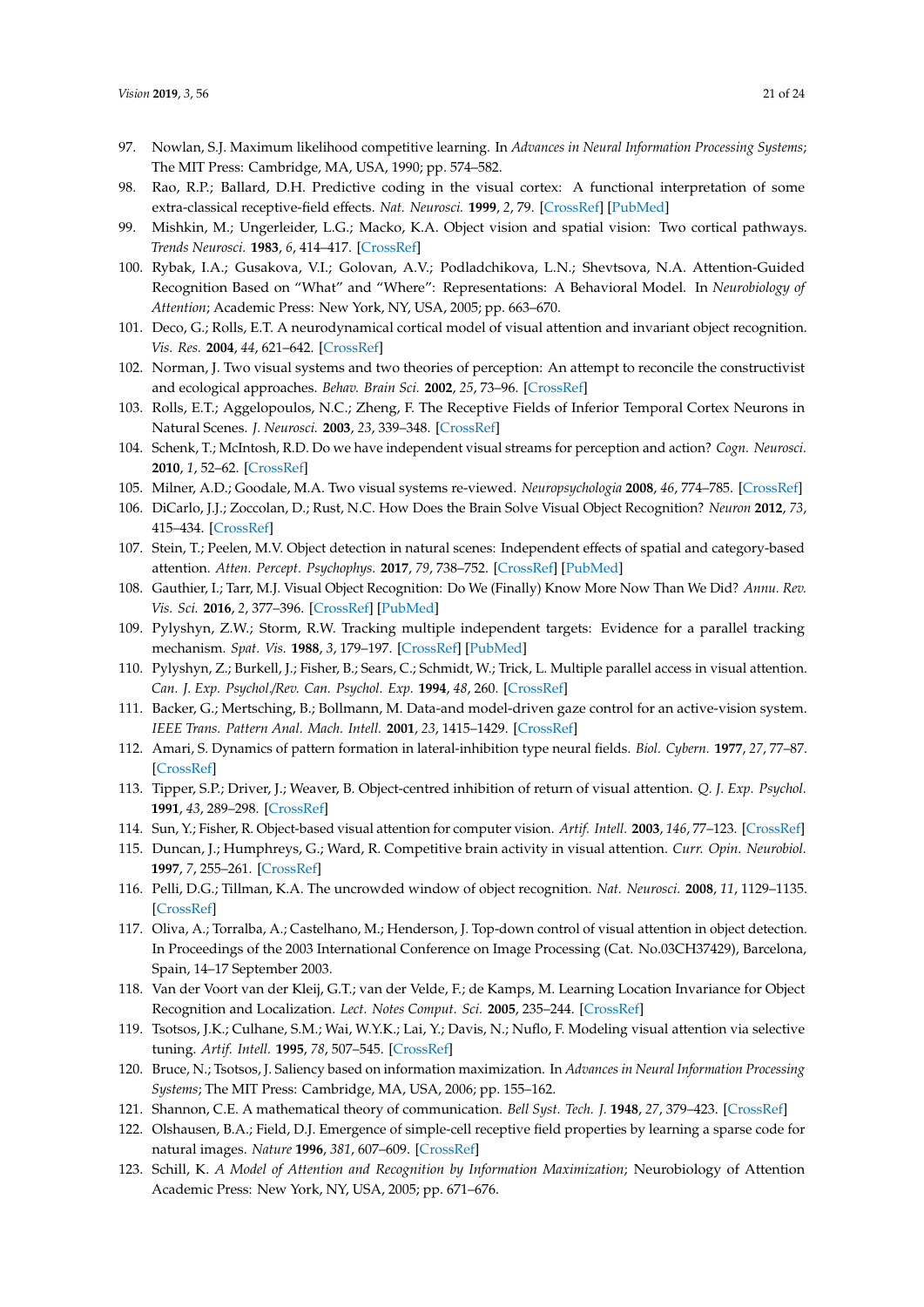- <span id="page-21-0"></span>124. Shafer, G. Dempster-shafer theory. *Encycl. Artif. Intell.* **1992**, *1*, 330–331.
- <span id="page-21-1"></span>125. Torralba, A.; Oliva, A.; Castelhano, M.S.; Henderson, J.M. Contextual guidance of eye movements and attention in real-world scenes: The role of global features in object search. *Psychol. Rev.* **2006**, *113*, 766. [\[CrossRef\]](http://dx.doi.org/10.1037/0033-295X.113.4.766)
- <span id="page-21-2"></span>126. Russell, B.C.; Torralba, A.; Murphy, K.P.; Freeman, W.T. LabelMe: A database and web-based tool for image annotation. *Int. J. Comput. Vis.* **2008**, *77*, 157–173. [\[CrossRef\]](http://dx.doi.org/10.1007/s11263-007-0090-8)
- <span id="page-21-3"></span>127. Rubin, N. Figure and ground in the brain. *Nat. Neurosci.* **2001**, *4*, 857–858. [\[CrossRef\]](http://dx.doi.org/10.1038/nn0901-857)
- <span id="page-21-4"></span>128. Zhang, J.; Sclaroff, S. Saliency detection: A boolean map approach. In Proceedings of the IEEE international conference on computer vision, Sydney, Australia, 1–8 December 2013; pp. 153–160.
- <span id="page-21-5"></span>129. Huang, L.; Pashler, H. A Boolean map theory of visual attention. *Psychol. Rev.* **2007**, *114*, 599. [\[CrossRef\]](http://dx.doi.org/10.1037/0033-295X.114.3.599)
- <span id="page-21-6"></span>130. Judd, T.; Ehinger, K.; Durand, F.; Torralba, A. Learning to predict where humans look. In Proceedings of the 2009 IEEE 12th international conference on computer vision, Kyoto, Japan, 29 September–2 October 2009; pp. 2106–2113.
- <span id="page-21-7"></span>131. Najemnik, J.; Geisler, W.S. Optimal eye movement strategies in visual search. *Nature* **2005**, *434*, 387–391. [\[CrossRef\]](http://dx.doi.org/10.1038/nature03390)
- <span id="page-21-8"></span>132. Bylinskii, Z.; Judd, T.; Oliva, A.; Torralba, A.; Durand, F. What do different evaluation metrics tell us about saliency models? *IEEE Trans. Pattern Anal. Mach. Intell.* **2019**, *41*, 740–757. [\[CrossRef\]](http://dx.doi.org/10.1109/TPAMI.2018.2815601) [\[PubMed\]](http://www.ncbi.nlm.nih.gov/pubmed/29993800)
- <span id="page-21-9"></span>133. Judd, T.; Durand, F.; Torralba, A. *A Benchmark of Computational Models of Saliency to Predict Human Fixations*; Technical rep. MIT-CSAIL-TR-2012-001; Massachusetts Institute of Technology: Cambridge, MA, USA, 2012.
- <span id="page-21-11"></span><span id="page-21-10"></span>134. Bengio, Y. Learning deep architectures for AI. *Found. Trends*®*Mach. Learn.* **2009**, *2*, 1–127. [\[CrossRef\]](http://dx.doi.org/10.1561/2200000006)
- 135. Huang, X.; Shen, C.; Boix, X.; Zhao, Q. Salicon: Reducing the semantic gap in saliency prediction by adapting deep neural networks. In Proceedings of the IEEE International Conference on Computer Vision, Santiago, Chile, 7–13 December 2015; pp. 262–270.
- <span id="page-21-12"></span>136. McCulloch, W.S.; Pitts, W. A logical calculus of the ideas immanent in nervous activity. *Bull. Math. Biophys.* **1943**, *5*, 115–133. [\[CrossRef\]](http://dx.doi.org/10.1007/BF02478259)
- <span id="page-21-13"></span>137. Deng, L.; Yu, D. Deep learning: Methods and applications. *Found. Trends*®*Signal Process.* **2014**, *7*, 197–387. [\[CrossRef\]](http://dx.doi.org/10.1561/2000000039)
- <span id="page-21-14"></span>138. Basheer, I.A.; Hajmeer, M. Artificial neural networks: Fundamentals, computing, design, and application. *J. Microbiol. Methods* **2000**, *43*, 3–31. [\[CrossRef\]](http://dx.doi.org/10.1016/S0167-7012(00)00201-3)
- <span id="page-21-15"></span>139. Bylinskii, Z.; Judd, T.; Borji, A.; Itti, L.; Durand, F.; Oliva, A.; Torralba, A. Mit Saliency Benchmark. 2015. Available online: http://[saliency.mit.edu](http://saliency.mit.edu/)/ (accessed on 24 October 2019).
- <span id="page-21-16"></span>140. Cadieu, C.F.; Hong, H.; Yamins, D.L.; Pinto, N.; Ardila, D.; Solomon, E.A.; Majaj, N.J.; DiCarlo, J.J. Deep neural networks rival the representation of primate IT cortex for core visual object recognition. *PLoS Comput. Biol.* **2014**, *10*, e1003963. [\[CrossRef\]](http://dx.doi.org/10.1371/journal.pcbi.1003963)
- <span id="page-21-17"></span>141. Kummerer, M.; Wallis, T.S.; Gatys, L.A.; Bethge, M. Understanding low-and high-level contributions to fixation prediction. In Proceedings of the IEEE International Conference on Computer Vision, Venice, Italy, 22–29 October 2017; pp. 4789–4798.
- <span id="page-21-18"></span>142. Jia, S. Eml-net: An expandable multi-layer network for saliency prediction. *arXiv* **2018**, arXiv:1805.01047.
- <span id="page-21-19"></span>143. Kruthiventi, S.S.; Ayush, K.; Babu, R.V. Deepfix: A fully convolutional neural network for predicting human eye fixations. *IEEE Trans. Image Process.* **2017**, *26*, 4446–4456. [\[CrossRef\]](http://dx.doi.org/10.1109/TIP.2017.2710620)
- <span id="page-21-20"></span>144. Pan, J.; Sayrol, E.; Giro-i-Nieto, X.; McGuinness, K.; O'Connor, N.E. Shallow and deep convolutional networks for saliency prediction. In Proceedings of the IEEE Conference on Computer Vision and Pattern Recognition, Las Vegas, NV, USA, 26 June–1 July 2016; pp. 598–606.
- 145. Dodge, S.F.; Karam, L.J. Visual saliency prediction using a mixture of deep neural networks. *IEEE Trans. Image Process.* **2018**, *27*, 4080–4090. [\[CrossRef\]](http://dx.doi.org/10.1109/TIP.2018.2834826)
- 146. He, S.; Pugeault, N. Deep saliency: What is learnt by a deep network about saliency? *arXiv* **2018**, arXiv:1801.04261.
- 147. Zhang, J.; Zhang, T.; Dai, Y.; Harandi, M.; Hartley, R. Deep unsupervised saliency detection: A multiple noisy labeling perspective. In Proceedings of the IEEE Conference on Computer Vision and Pattern Recognition, Salt Lake City, UT, USA, 18–22 June 2018; pp. 9029–9038.
- 148. Li, G.; Yu, Y. Visual saliency based on multiscale deep features. In Proceedings of the IEEE Conference on Computer Vision and Pattern Recognition, Boston, MA, USA, 7–12 June 2015; pp. 5455–5463.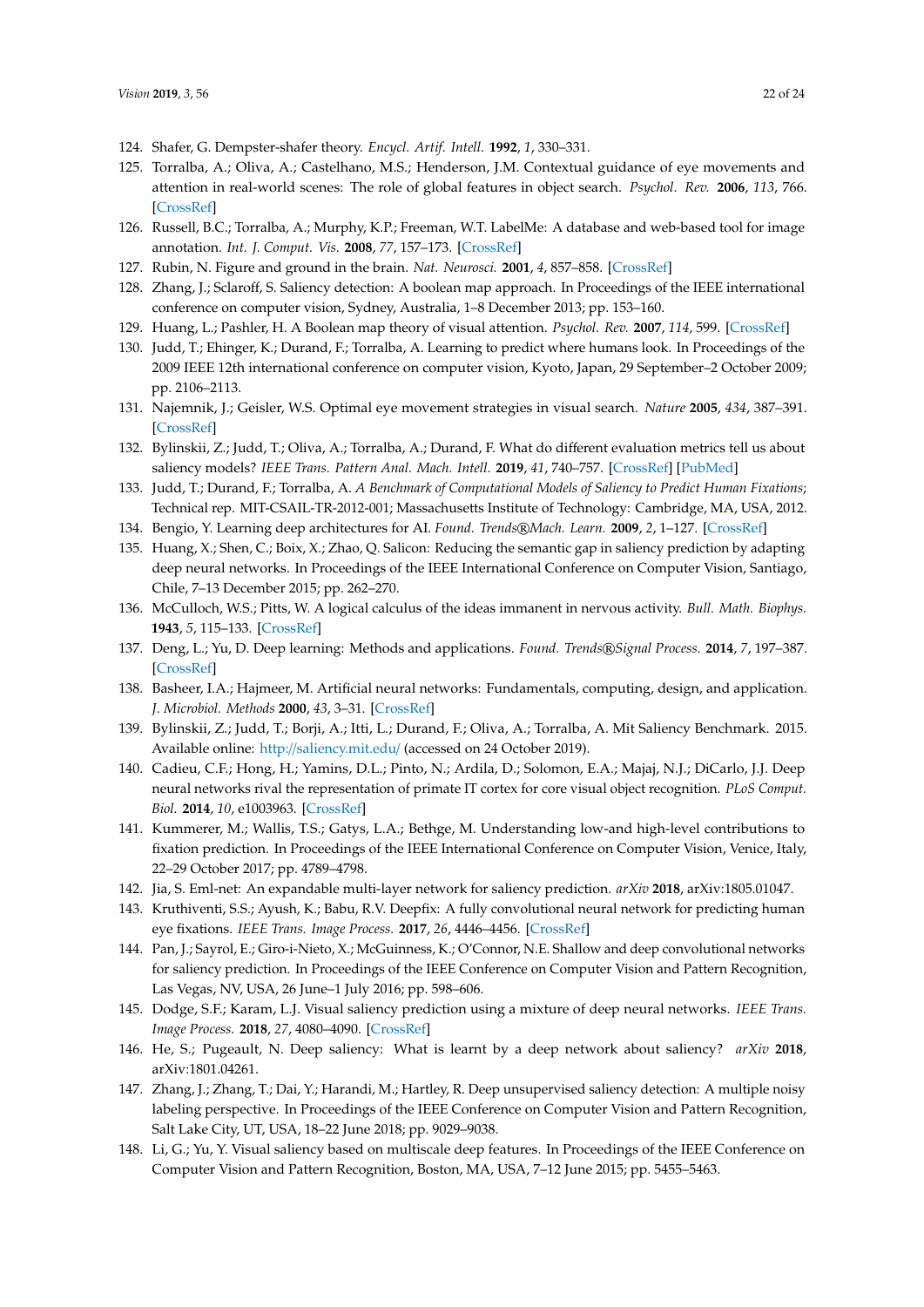- <span id="page-22-0"></span>149. Li, G.; Yu, Y. Deep contrast learning for salient object detection. In Proceedings of the IEEE Conference on Computer Vision and Pattern Recognition, Las Vegas, NV, USA, 26 June–1 July 2016; pp. 478–487.
- <span id="page-22-1"></span>150. Goodfellow, I.; Pouget-Abadie, J.; Mirza, M.; Xu, B.; Warde-Farley, D.; Ozair, S.; Courville, A.; Bengio, Y. Generative adversarial nets. In *Advances in Neural Information Processing Systems*; The MIT Press: Cambridge, MA, USA, 2014; pp. 2672–2680.
- <span id="page-22-2"></span>151. Pan, J.; Sayrol, E.; Nieto, X.G.I.; Ferrer, C.C.; Torres, J.; McGuinness, K.; OConnor, N.E. SalGAN: Visual saliency prediction with adversarial networks. In Proceedings of the CVPR Scene Understanding Workshop (SUNw), Honolulu, HI, USA, 26 July 2017.
- <span id="page-22-3"></span>152. Fernando, T.; Denman, S.; Sridharan, S.; Fookes, C. Task specific visual saliency prediction with memory augmented conditional generative adversarial networks. In Proceedings of the 2018 IEEE Winter Conference on Applications of Computer Vision (WACV), Lake Tahoe, NV, USA, 12–15 March 2018; pp. 1539–1548.
- <span id="page-22-4"></span>153. Elman, J. Finding structure in time. *Cogn. Sci.* **1990**, *14*, 179–211. [\[CrossRef\]](http://dx.doi.org/10.1207/s15516709cog1402_1)
- <span id="page-22-5"></span>154. Adel Bargal, S.; Zunino, A.; Kim, D.; Zhang, J.; Murino, V.; Sclaroff, S. Excitation backprop for RNNs. In Proceedings of the IEEE Conference on Computer Vision and Pattern Recognition, Salt Lake City, UT, USA, 18–22 June 2018; pp. 1440–1449.
- <span id="page-22-6"></span>155. Li, G.; Xie, Y.; Wei, T.; Wang, K.; Lin, L. Flow guided recurrent neural encoder for video salient object detection. In Proceedings of the IEEE conference on computer vision and pattern recognition, Munich, Germany, 8–14 September 2018; pp. 3243–3252.
- <span id="page-22-7"></span>156. Tang, Y.; Wu, X.; Bu, W. Deeply-supervised recurrent convolutional neural network for saliency detection. In Proceedings of the 24th ACM international conference on Multimedia, Amsterdam, The Netherlands, 15–19 October 2016; ACM: New York, NY, USA, 2016; pp. 397–401.
- <span id="page-22-8"></span>157. Kuen, J.; Wang, Z.; Wang, G. Recurrent attentional networks for saliency detection. In Proceedings of the IEEE Conference on Computer Vision and Pattern Recognition, Las Vegas, NV, USA, 26 June–1 July 2016; pp. 3668–3677.
- <span id="page-22-9"></span>158. Liu, N.; Han, J. A deep spatial contextual long-term recurrent convolutional network for saliency detection. *IEEE Trans. Image Process.* **2018**, *27*, 3264–3274. [\[CrossRef\]](http://dx.doi.org/10.1109/TIP.2018.2817047) [\[PubMed\]](http://www.ncbi.nlm.nih.gov/pubmed/29641405)
- <span id="page-22-10"></span>159. Hochreiter, S.; Schmidhuber, J. Long short-term memory. *Neural Comput.* **1997**, *9*, 1735–1780. [\[CrossRef\]](http://dx.doi.org/10.1162/neco.1997.9.8.1735) [\[PubMed\]](http://www.ncbi.nlm.nih.gov/pubmed/9377276)
- <span id="page-22-11"></span>160. Li, X.; Wu, X. Constructing long short-term memory based deep recurrent neural networks for large vocabulary speech recognition. In Proceedings of the 2015 IEEE International Conference on Acoustics, Speech and Signal Processing (ICASSP), Brisbane, Australia, 19–24 April 2015; pp. 4520–4524.
- <span id="page-22-12"></span>161. Sak, H.; Senior, A.; Beaufays, F. Long short-term memory recurrent neural network architectures for large scale acoustic modeling. In Proceedings of the Fifteenth Annual Conference of the International Speech Communication Association, Singapore, 14–18 September 2014.
- <span id="page-22-13"></span>162. Liu, Y.; Zhang, S.; Xu, M.; He, X. Predicting salient face in multiple-face videos. In Proceedings of the IEEE Conference on Computer Vision and Pattern Recognition, Honolulu, HI, USA, 21–26 July 2017; pp. 4420–4428.
- <span id="page-22-14"></span>163. Cornia, M.; Baraldi, L.; Serra, G.; Cucchiara, R. Predicting human eye fixations via an lstm-based saliency attentive model. *IEEE Trans. Image Process.* **2018**, *27*, 5142–5154.
- <span id="page-22-15"></span>164. Wang, W.; Shen, J.; Dong, X.; Borji, A. Salient object detection driven by fixation prediction. In Proceedings of the IEEE Conference on Computer Vision and Pattern Recognition, Salt Lake City, UT, USA, 18–23 June 2018; pp. 1711–1720.
- <span id="page-22-16"></span>165. Lee, H.; Ekanadham, C.; Ng, A.Y. Sparse deep belief net model for visual area V2. In *Advances in Neural Information Processing Systems*; The MIT Press: Cambridge, MA, USA, 2008; pp. 873–880.
- <span id="page-22-17"></span>166. Huang, G.; Liu, Z.; Van Der Maaten, L.; Weinberger, K.Q. Densely connected convolutional networks. In Proceedings of the IEEE Conference On Computer Vision and Pattern Recognition, Honolulu, HI, USA, 21–26 July 2017; pp. 4700–4708. [\[CrossRef\]](http://dx.doi.org/10.1109/CVPR.2017.243)
- <span id="page-22-18"></span>167. Schrimpf, M.; Kubilius, J.; Hong, H.; Majaj, N.J.; Rajalingham, R.; Issa, E.B.; Yamins, D.L. Brain-Score: Which artificial neural network for object recognition is most brain-like? *BioRxiv* **2018**, 407007. [\[CrossRef\]](http://dx.doi.org/10.1101/407007)
- <span id="page-22-19"></span>168. Krizhevsky, A.; Sutskever, I.; Hinton, G.E. ImageNet Classification with Deep Convolutional Neural Networks. In *Advances in Neural Information Processing Systems (NIPS)*; The MIT Press: Cambridge, MA, USA, 2012; ISSN 10495258. [\[CrossRef\]](http://dx.doi.org/10.1016/j.protcy.2014.09.007)